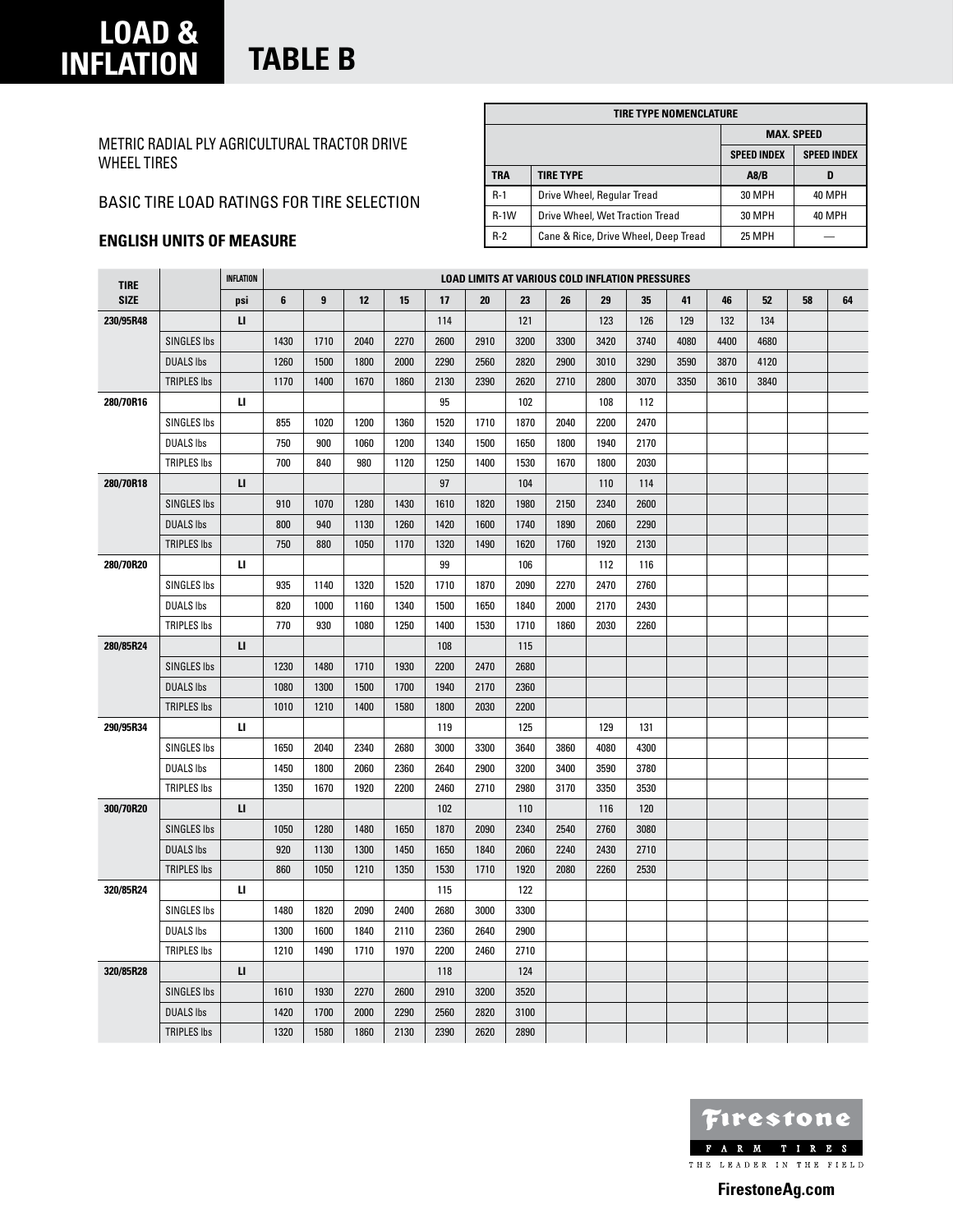Basic Tire load ratings for tire selection

 $\mathbf{I}$ 

# **load & inflation table B**

### **English units of measure**

| <b>TIRE</b> |                    | <b>INFLATION</b> |      |      |      |      |      | <b>LOAD LIMITS AT VARIOUS COLD INFLATION PRESSURES</b> |      |      |      |      |      |      |      |    |    |
|-------------|--------------------|------------------|------|------|------|------|------|--------------------------------------------------------|------|------|------|------|------|------|------|----|----|
| <b>SIZE</b> |                    | psi              | 6    | 9    | 12   | 15   | 17   | 20                                                     | 23   | 26   | 29   | 35   | 41   | 46   | 52   | 58 | 64 |
| 320/85R34   |                    | ш                |      |      |      |      | 121  |                                                        | 127  |      | 131  | 133  |      |      |      |    |    |
|             | SINGLES Ibs        |                  | 1760 | 2150 | 2470 | 2830 | 3200 | 3520                                                   | 3860 | 4080 | 4300 | 4540 |      |      |      |    |    |
|             | <b>DUALS Ibs</b>   |                  | 1550 | 1890 | 2170 | 2490 | 2820 | 3100                                                   | 3400 | 3590 | 3780 | 4000 |      |      |      |    |    |
|             | <b>TRIPLES Ibs</b> |                  | 1440 | 1760 | 2030 | 2320 | 2620 | 2890                                                   | 3170 | 3350 | 3530 | 3720 |      |      |      |    |    |
| 320/85R38   |                    | $\mathbf{u}$     |      |      |      |      | 123  |                                                        | 129  |      | 133  | 135  | 138  | 141  | 143  |    |    |
|             | <b>SINGLES Ibs</b> |                  | 1870 | 2270 | 2600 | 3000 | 3420 | 3740                                                   | 4080 | 4300 | 4540 | 4800 | 5200 | 5680 | 6000 |    |    |
|             | <b>DUALS Ibs</b>   |                  | 1650 | 2000 | 2290 | 2640 | 3010 | 3290                                                   | 3590 | 3780 | 4000 | 4220 | 4580 | 5000 | 5280 |    |    |
|             | <b>TRIPLES Ibs</b> |                  | 1530 | 1860 | 2130 | 2460 | 2800 | 3070                                                   | 3350 | 3530 | 3720 | 3940 | 4260 | 4660 | 4920 |    |    |
| 320/90R42   |                    | ш                |      |      |      |      | 126  |                                                        | 133  |      | 136  | 139  |      |      |      |    |    |
|             | SINGLES Ibs        |                  | 2090 | 2470 | 2910 | 3300 | 3740 | 4180                                                   | 4540 | 4800 | 4940 | 5360 |      |      |      |    |    |
|             | <b>DUALS lbs</b>   |                  | 1840 | 2170 | 2560 | 2900 | 3290 | 3680                                                   | 4000 | 4220 | 4350 | 4720 |      |      |      |    |    |
|             | <b>TRIPLES Ibs</b> |                  | 1710 | 2030 | 2390 | 2710 | 3070 | 3430                                                   | 3720 | 3940 | 4050 | 4400 |      |      |      |    |    |
| 320/90R46   |                    | п                |      |      |      |      | 127  |                                                        | 135  |      | 138  | 140  | 144  | 146  | 148  |    |    |
|             | <b>SINGLES Ibs</b> |                  | 2150 | 2600 | 3000 | 3420 | 3860 | 4300                                                   | 4800 | 5080 | 5200 | 5520 | 6150 | 6600 | 6950 |    |    |
|             | <b>DUALS Ibs</b>   |                  | 1890 | 2290 | 2640 | 3010 | 3400 | 3780                                                   | 4220 | 4470 | 4580 | 4860 | 5410 | 5810 | 6120 |    |    |
|             | <b>TRIPLES Ibs</b> |                  | 1760 | 2130 | 2460 | 2800 | 3170 | 3530                                                   | 3940 | 4170 | 4260 | 4530 | 5040 | 5410 | 5700 |    |    |
| 320/90R50   |                    | ш                |      |      |      |      | 129  |                                                        | 136  |      | 140  | 142  | 145  | 148  |      |    |    |
|             | <b>SINGLES Ibs</b> |                  | 2270 | 2760 | 3200 | 3640 | 4080 | 4540                                                   | 4940 | 5200 | 5520 | 5840 | 6400 | 6950 |      |    |    |
|             | <b>DUALS Ibs</b>   |                  | 2000 | 2430 | 2820 | 3200 | 3590 | 4000                                                   | 4350 | 4580 | 4860 | 5140 | 5630 | 6120 |      |    |    |
|             | <b>TRIPLES Ibs</b> |                  | 1860 | 2260 | 2620 | 2980 | 3350 | 3720                                                   | 4050 | 4260 | 4530 | 4790 | 5250 | 5700 |      |    |    |
| 320/90R54   |                    | $\mathbf{u}$     |      |      |      |      | 131  |                                                        | 138  |      | 141  | 143  | 146  | 149  |      |    |    |
|             | <b>SINGLES Ibs</b> |                  | 2340 | 2830 | 3300 | 3740 | 4300 | 4680                                                   | 5200 | 5520 | 5680 | 6000 | 6600 | 7150 |      |    |    |
|             | <b>DUALS Ibs</b>   |                  | 2060 | 2490 | 2900 | 3290 | 3780 | 4120                                                   | 4580 | 4860 | 5000 | 5280 | 5810 | 6290 |      |    |    |
|             | <b>TRIPLES Ibs</b> |                  | 1920 | 2320 | 2710 | 3070 | 3530 | 3840                                                   | 4260 | 4530 | 4660 | 4920 | 5410 | 5860 |      |    |    |
| 340/85R24   |                    | Ц                |      |      |      |      | 119  |                                                        | 125  |      |      |      |      |      |      |    |    |
|             | SINGLES Ibs        |                  | 1650 | 1980 | 2270 | 2600 | 3000 | 3300                                                   | 3640 |      |      |      |      |      |      |    |    |
|             | <b>DUALS lbs</b>   |                  | 1450 | 1740 | 2000 | 2290 | 2640 | 2900                                                   | 3200 |      |      |      |      |      |      |    |    |
|             | <b>TRIPLES Ibs</b> |                  | 1350 | 1620 | 1860 | 2130 | 2460 | 2710                                                   | 2980 |      |      |      |      |      |      |    |    |
| 340/85R28   |                    | п                |      |      |      |      | 121  |                                                        | 127  |      |      |      |      |      |      |    |    |
|             | <b>SINGLES Ibs</b> |                  | 1760 | 2090 | 2470 | 2830 | 3200 | 3520                                                   | 3860 |      |      |      |      |      |      |    |    |
|             | <b>DUALS Ibs</b>   |                  | 1550 | 1840 | 2170 | 2490 | 2820 | 3100                                                   | 3400 |      |      |      |      |      |      |    |    |
|             | <b>TRIPLES Ibs</b> |                  | 1440 | 1710 | 2030 | 2320 | 2620 | 2890                                                   | 3170 |      |      |      |      |      |      |    |    |
| 360/70R20   |                    | ш                |      |      |      |      | 113  |                                                        | 120  |      | 125  | 129  |      |      |      |    |    |
|             | <b>SINGLES Ibs</b> |                  | 1390 | 1650 | 1930 | 2200 | 2540 | 2760                                                   | 3080 | 3300 | 3640 | 4080 |      |      |      |    |    |
|             | <b>DUALS Ibs</b>   |                  | 1220 | 1450 | 1700 | 1940 | 2240 | 2430                                                   | 2710 | 2900 | 3200 | 3590 |      |      |      |    |    |
|             | <b>TRIPLES Ibs</b> |                  | 1140 | 1350 | 1580 | 1800 | 2080 | 2260                                                   | 2530 | 2710 | 2980 | 3350 |      |      |      |    |    |

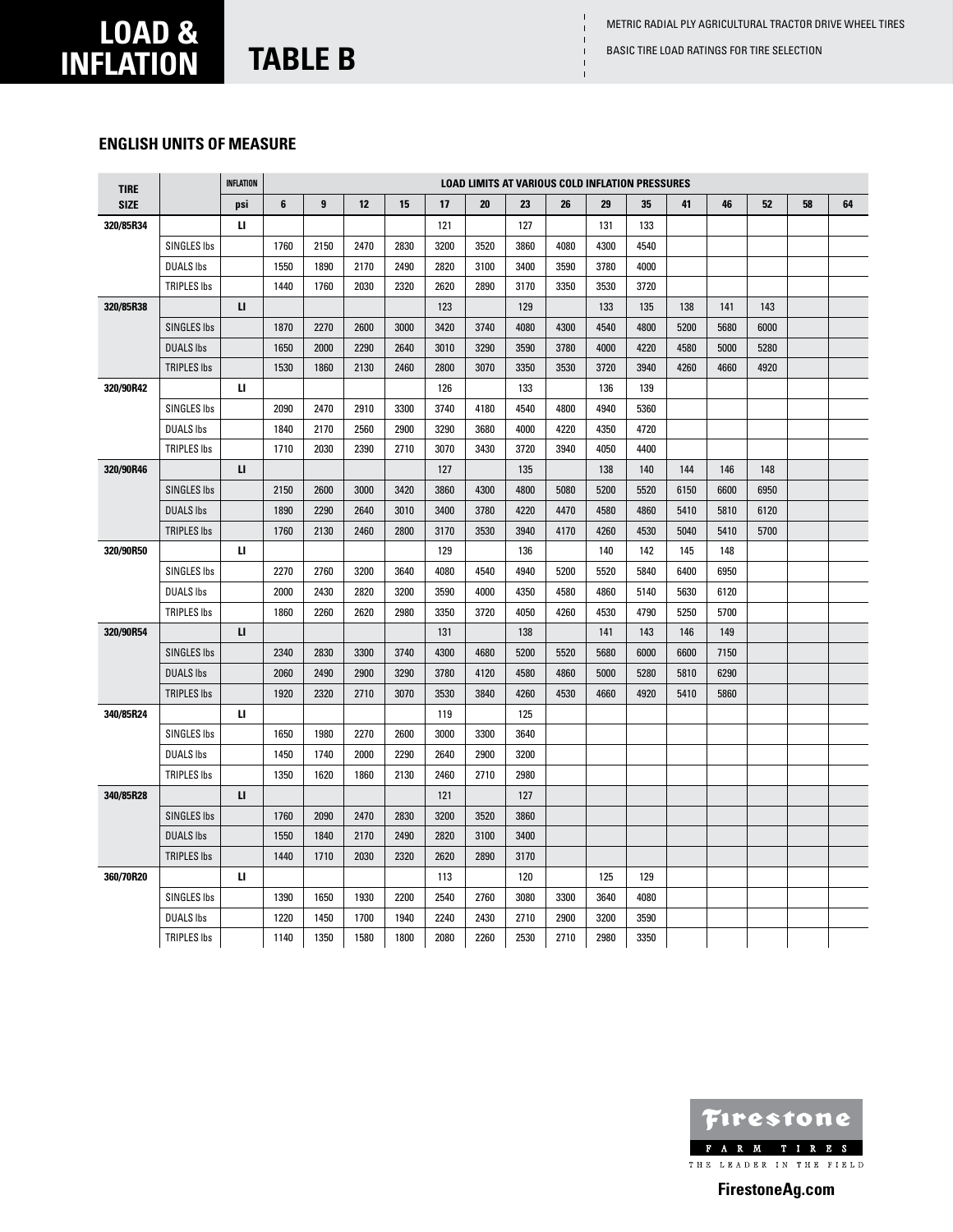Basic Tire load ratings for tire selection

# **load & inflation table B**

### **English units of measure**

| <b>TIRE</b> |                    | <b>INFLATION</b> |      |      |      |      |      | <b>LOAD LIMITS AT VARIOUS COLD INFLATION PRESSURES</b> |      |      |      |      |      |    |    |    |    |
|-------------|--------------------|------------------|------|------|------|------|------|--------------------------------------------------------|------|------|------|------|------|----|----|----|----|
| <b>SIZE</b> |                    | psi              | 6    | 9    | 12   | 15   | 17   | 20                                                     | 23   | 26   | 29   | 35   | 41   | 46 | 52 | 58 | 64 |
| 360/70R28   |                    | п                |      |      |      |      | 118  |                                                        | 125  |      |      |      |      |    |    |    |    |
|             | SINGLES Ibs        |                  | 1610 | 1930 | 2270 | 2600 | 2910 | 3300                                                   | 3640 |      |      |      |      |    |    |    |    |
|             | <b>DUALS Ibs</b>   |                  | 1420 | 1700 | 2000 | 2290 | 2560 | 2900                                                   | 3200 |      |      |      |      |    |    |    |    |
|             | <b>TRIPLES Ibs</b> |                  | 1320 | 1580 | 1860 | 2130 | 2390 | 2710                                                   | 2990 |      |      |      |      |    |    |    |    |
| 380/70R24   |                    | п                |      |      |      |      | 119  |                                                        | 125  |      |      |      |      |    |    |    |    |
|             | <b>SINGLES Ibs</b> |                  | 1650 | 1980 | 2270 | 2600 | 3000 | 3300                                                   | 3640 |      |      |      |      |    |    |    |    |
|             | <b>DUALS Ibs</b>   |                  | 1450 | 1740 | 2000 | 2290 | 2640 | 2900                                                   | 3200 |      |      |      |      |    |    |    |    |
|             | <b>TRIPLES Ibs</b> |                  | 1350 | 1620 | 1860 | 2130 | 2460 | 2710                                                   | 2980 |      |      |      |      |    |    |    |    |
| 380/70R28   |                    | Ц                |      |      |      |      | 121  |                                                        | 127  |      |      |      |      |    |    |    |    |
|             | SINGLES Ibs        |                  | 1760 | 2090 | 2470 | 2830 | 3200 | 3520                                                   | 3860 |      |      |      |      |    |    |    |    |
|             | <b>DUALS Ibs</b>   |                  | 1550 | 1840 | 2170 | 2490 | 2820 | 3100                                                   | 3400 |      |      |      |      |    |    |    |    |
|             | <b>TRIPLES Ibs</b> |                  | 1440 | 1710 | 2030 | 2320 | 2620 | 2890                                                   | 3170 |      |      |      |      |    |    |    |    |
| 380/80R38   |                    | п                |      |      |      |      | 130  |                                                        | 137  |      | 140  | 142  |      |    |    |    |    |
|             | <b>SINGLES Ibs</b> |                  | 2270 | 2760 | 3200 | 3640 | 4180 | 4540                                                   | 5080 | 5360 | 5520 | 5840 |      |    |    |    |    |
|             | <b>DUALS Ibs</b>   |                  | 2000 | 2430 | 2820 | 3200 | 3680 | 4000                                                   | 4470 | 4720 | 4860 | 5140 |      |    |    |    |    |
|             | <b>TRIPLES Ibs</b> |                  | 1860 | 2260 | 2620 | 2980 | 3430 | 3720                                                   | 4170 | 4400 | 4530 | 4790 |      |    |    |    |    |
| 380/85R24   |                    | и                |      |      |      |      | 124  |                                                        | 131  |      |      |      |      |    |    |    |    |
|             | SINGLES Ibs        |                  | 1930 | 2340 | 2760 | 3080 | 3520 | 3860                                                   | 4300 |      |      |      |      |    |    |    |    |
|             | <b>DUALS Ibs</b>   |                  | 1700 | 2060 | 2430 | 2710 | 3100 | 3400                                                   | 3780 |      |      |      |      |    |    |    |    |
|             | <b>TRIPLES Ibs</b> |                  | 1580 | 1920 | 2260 | 2530 | 2890 | 3170                                                   | 3530 |      |      |      |      |    |    |    |    |
| 380/85R28   |                    | п                |      |      |      |      | 126  |                                                        | 133  |      |      |      |      |    |    |    |    |
|             | <b>SINGLES Ibs</b> |                  | 2090 | 2540 | 2910 | 3300 | 3740 | 4180                                                   | 4540 |      |      |      |      |    |    |    |    |
|             | <b>DUALS Ibs</b>   |                  | 1840 | 2240 | 2560 | 2900 | 3290 | 3680                                                   | 4000 |      |      |      |      |    |    |    |    |
|             | <b>TRIPLES Ibs</b> |                  | 1710 | 2080 | 2390 | 2710 | 3070 | 3430                                                   | 3720 |      |      |      |      |    |    |    |    |
| 380/85R30   |                    | п                |      |      |      |      | 127  |                                                        | 135  |      |      |      |      |    |    |    |    |
|             | SINGLES Ibs        |                  | 2150 | 2600 | 3000 | 3420 | 3860 | 4300                                                   | 4800 |      |      |      |      |    |    |    |    |
|             | <b>DUALS Ibs</b>   |                  | 1890 | 2290 | 2640 | 3010 | 3400 | 3780                                                   | 4220 |      |      |      |      |    |    |    |    |
|             | <b>TRIPLES Ibs</b> |                  | 1760 | 2130 | 2460 | 2800 | 3170 | 3530                                                   | 3940 |      |      |      |      |    |    |    |    |
| 380/85R34   |                    | п                |      |      |      |      | 129  |                                                        | 137  |      | 140  | 142  | 145  |    |    |    |    |
|             | <b>SINGLES Ibs</b> |                  | 2270 | 2760 | 3200 | 3640 | 4080 | 4540                                                   | 5080 | 5360 | 5520 | 5840 | 6400 |    |    |    |    |
|             | <b>DUALS Ibs</b>   |                  | 2000 | 2430 | 2820 | 3200 | 3590 | 4000                                                   | 4470 | 4720 | 5860 | 5140 | 5630 |    |    |    |    |
|             | <b>TRIPLES Ibs</b> |                  | 1860 | 2260 | 2620 | 2980 | 3350 | 3720                                                   | 4170 | 4400 | 4530 | 4790 | 5250 |    |    |    |    |
| 385/85R34   |                    | п                |      |      |      |      | 130  |                                                        | 138  |      | 141  | 143  | 146  |    |    |    |    |
|             | SINGLES Ibs        |                  | 2340 | 2830 | 3300 | 3740 | 4180 | 4680                                                   | 5200 | 5360 | 5680 | 6000 | 6600 |    |    |    |    |
|             | <b>DUALS Ibs</b>   |                  | 2060 | 2490 | 2900 | 3290 | 3680 | 4120                                                   | 4580 | 4720 | 5000 | 5280 | 5810 |    |    |    |    |
|             | TRIPLES Ibs        |                  | 1920 | 2320 | 2710 | 3070 | 3430 | 3840                                                   | 4260 | 4400 | 4660 | 4920 | 5410 |    |    |    |    |
| 380/90R46   |                    | п                |      |      |      |      | 137  |                                                        | 144  |      | 147  | 149  | 152  |    |    |    |    |
|             | <b>SINGLES Ibs</b> |                  | 2830 | 3300 | 3860 | 4400 | 5080 | 5520                                                   | 6150 | 6400 | 6800 | 7150 | 7850 |    |    |    |    |
|             | <b>DUALS Ibs</b>   |                  | 2490 | 2900 | 3400 | 3870 | 4470 | 4860                                                   | 5410 | 5630 | 5980 | 6290 | 6910 |    |    |    |    |
|             | TRIPLES Ibs        |                  | 2320 | 2710 | 3170 | 3610 | 4170 | 4530                                                   | 5040 | 5250 | 5580 | 5860 | 6440 |    |    |    |    |

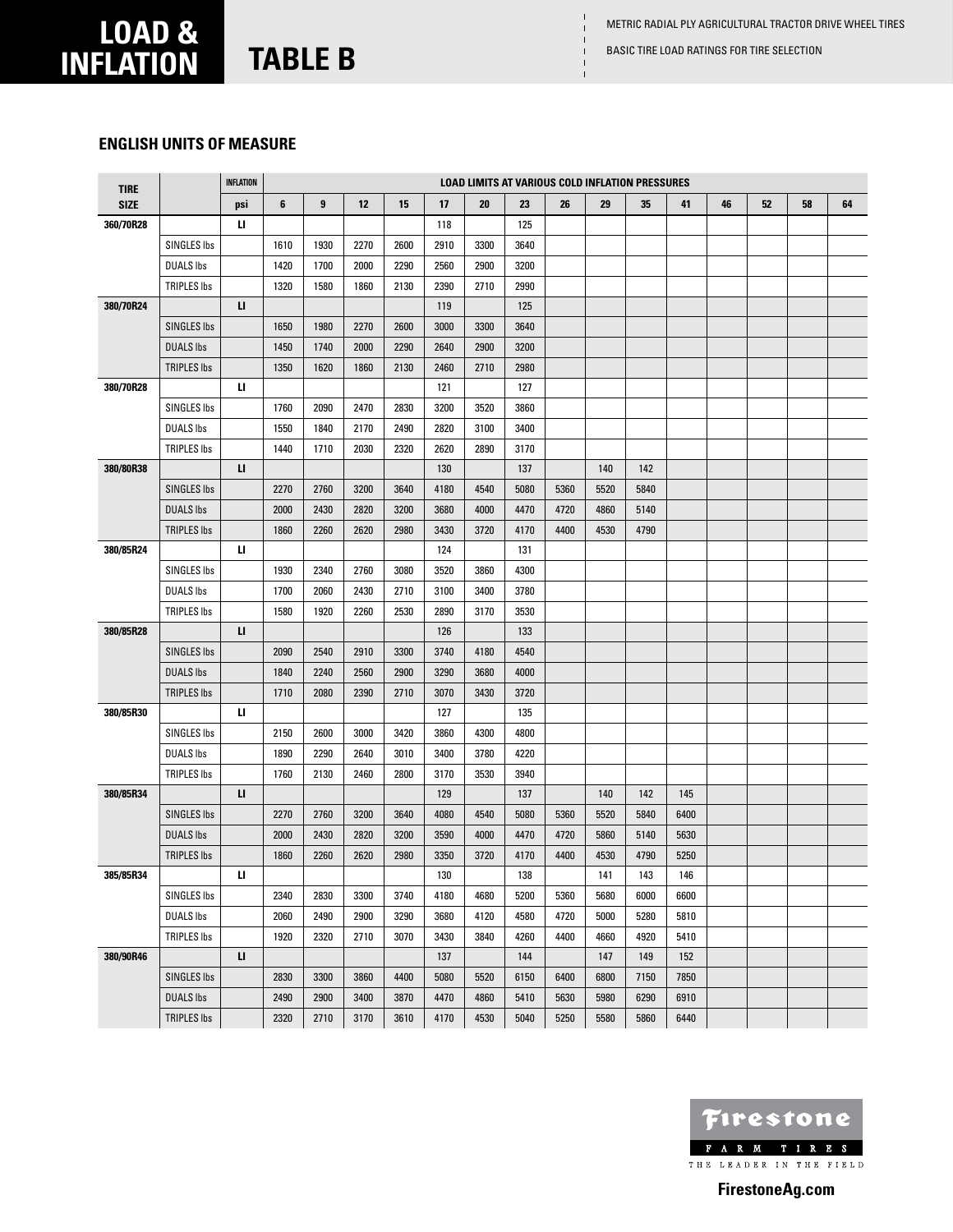Basic Tire load ratings for tire selection

# **load & inflation table B**

### **English units of measure**

| <b>TIRE</b> |                    | <b>INFLATION</b>                  |         |                         |      |      |      |      | <b>LOAD LIMITS AT VARIOUS COLD INFLATION PRESSURES</b> |      |      |      |      |       |       |       |       |
|-------------|--------------------|-----------------------------------|---------|-------------------------|------|------|------|------|--------------------------------------------------------|------|------|------|------|-------|-------|-------|-------|
| <b>SIZE</b> |                    | psi                               | $\bf 6$ | $\overline{\mathbf{9}}$ | 12   | 15   | 17   | 20   | 23                                                     | 26   | 29   | 35   | 41   | 46    | 52    | 58    | 64    |
| 380/90R50   |                    | ц                                 |         |                         |      |      | 138  |      | 145                                                    |      | 148  | 151  |      |       |       |       |       |
|             | SINGLES Ibs        |                                   | 2910    | 3520                    | 4080 | 4680 | 5200 | 5840 | 6400                                                   | 6800 | 6950 | 7600 |      |       |       |       |       |
|             | <b>DUALS Ibs</b>   |                                   | 2560    | 3100                    | 3590 | 4120 | 4580 | 5140 | 5630                                                   | 5980 | 6120 | 6690 |      |       |       |       |       |
|             | <b>TRIPLES Ibs</b> |                                   | 2390    | 2890                    | 3350 | 3840 | 4260 | 4790 | 5250                                                   | 5580 | 5700 | 6230 |      |       |       |       |       |
| 380/90R54   |                    | п                                 |         |                         |      |      | 140  |      | 146                                                    |      | 150  | 152  |      |       |       |       |       |
|             | <b>SINGLES Ibs</b> |                                   | 3000    | 3640                    | 4300 | 4800 | 5520 | 6000 | 6600                                                   | 6950 | 7400 | 7850 |      |       |       |       |       |
|             | <b>DUALS Ibs</b>   |                                   | 2640    | 3200                    | 3780 | 4220 | 4860 | 5280 | 5810                                                   | 6120 | 6510 | 6910 |      |       |       |       |       |
|             | TRIPLES Ibs        |                                   | 2460    | 2980                    | 3530 | 3940 | 4530 | 4920 | 5410                                                   | 5700 | 6070 | 6440 |      |       |       |       |       |
| 380/105R50  |                    | и                                 |         |                         |      |      | 143  |      | 150                                                    |      | 153  | 155  | 158  | 161   | 163   | 165   | 168   |
|             | SINGLES Ibs        |                                   | 3300    | 3960                    | 4680 | 5360 | 6000 | 6600 | 7400                                                   | 7600 | 8050 | 8550 | 9350 | 10200 | 10700 | 11400 | 12300 |
|             | <b>DUALS Ibs</b>   |                                   | 2900    | 3480                    | 4120 | 4720 | 5280 | 5810 | 6510                                                   | 6690 | 7080 | 7520 | 8230 | 8980  | 9420  | 10030 | 10825 |
|             | <b>TRIPLES Ibs</b> |                                   | 2710    | 3250                    | 3840 | 4400 | 4920 | 5410 | 6070                                                   | 6230 | 6600 | 7010 | 7670 | 8360  | 8770  | 9350  | 10085 |
| 385/85R34   |                    | п                                 |         |                         |      |      | 129  |      | 137                                                    |      | 140  | 142  | 145  |       |       |       |       |
|             | <b>SINGLES Ibs</b> |                                   | 2270    | 2760                    | 3200 | 3640 | 4080 | 4540 | 5080                                                   | 5360 | 5520 | 5840 | 6400 |       |       |       |       |
|             | <b>DUALS Ibs</b>   |                                   | 2000    | 2430                    | 1820 | 3200 | 3590 | 4000 | 4470                                                   | 4720 | 4860 | 5140 | 5630 |       |       |       |       |
|             | <b>TRIPLES Ibs</b> |                                   | 1860    | 2260                    | 2620 | 2980 | 3350 | 3720 | 4170                                                   | 4400 | 4530 | 4790 | 5250 |       |       |       |       |
| 420/70R24   |                    | и                                 |         |                         |      |      | 123  |      | 130                                                    |      |      |      |      |       |       |       |       |
|             | SINGLES Ibs        |                                   | 1930    | 2270                    | 2680 | 3080 | 3420 | 3860 | 4180                                                   |      |      |      |      |       |       |       |       |
|             | <b>DUALS Ibs</b>   |                                   | 1700    | 2000                    | 2360 | 2710 | 3010 | 3400 | 3680                                                   |      |      |      |      |       |       |       |       |
|             | TRIPLES Ibs        |                                   | 1580    | 1860                    | 2200 | 2530 | 2800 | 3170 | 3430                                                   |      |      |      |      |       |       |       |       |
| 420/80R46   |                    | п                                 |         |                         |      |      | 139  |      | 145                                                    |      | 149  | 151  | 154  | 156   | 159   | 161   |       |
|             | <b>SINGLES Ibs</b> |                                   | 2910    | 3520                    | 4080 | 4680 | 5360 | 5840 | 6400                                                   | 6800 | 7150 | 7600 | 8250 | 8800  | 9650  | 10200 |       |
|             | <b>DUALS Ibs</b>   |                                   | 2560    | 3100                    | 3590 | 4120 | 4720 | 5140 | 5630                                                   | 5980 | 6290 | 6690 | 7260 | 7740  | 8490  | 8980  |       |
|             | <b>TRIPLES Ibs</b> |                                   | 2390    | 2890                    | 3350 | 3840 | 4400 | 4790 | 5250                                                   | 5580 | 5860 | 6230 | 6770 | 7220  | 7910  | 8360  |       |
| 420/85R24   |                    | ц                                 |         |                         |      |      | 129  |      | 137                                                    |      |      |      |      |       |       |       |       |
|             | SINGLES Ibs        |                                   | 2270    | 2760                    | 3200 | 3640 | 4080 | 4540 | 5080                                                   |      |      |      |      |       |       |       |       |
|             | <b>DUALS Ibs</b>   |                                   | 2000    | 2430                    | 2820 | 3200 | 3590 | 4000 | 4470                                                   |      |      |      |      |       |       |       |       |
|             | TRIPLES Ibs        |                                   | 1860    | 2260                    | 2620 | 2980 | 3350 | 3720 | 4170                                                   |      |      |      |      |       |       |       |       |
| 420/85R26   |                    | п                                 |         |                         |      |      | 131  |      | 138                                                    |      |      |      |      |       |       |       |       |
|             | <b>SINGLES Ibs</b> |                                   | 2340    | 2830                    | 3300 | 3740 | 4300 | 4680 | 5200                                                   |      |      |      |      |       |       |       |       |
|             | <b>DUALS Ibs</b>   |                                   | 2060    | 2490                    | 2900 | 3290 | 3780 | 4120 | 4580                                                   |      |      |      |      |       |       |       |       |
|             | TRIPLES Ibs        |                                   | 1920    | 2320                    | 2710 | 3070 | 3530 | 3840 | 4260                                                   |      |      |      |      |       |       |       |       |
| 420/85R28   |                    | $\mathbf{U}% _{t}\left( t\right)$ |         |                         |      |      | 132  |      | 139                                                    |      |      |      |      |       |       |       |       |
|             | SINGLES Ibs        |                                   | 2470    | 2910                    | 3420 | 3860 | 4400 | 4940 | 5360                                                   |      |      |      |      |       |       |       |       |
|             | <b>DUALS Ibs</b>   |                                   | 2170    | 2560                    | 3010 | 3400 | 3870 | 4350 | 4720                                                   |      |      |      |      |       |       |       |       |
|             | TRIPLES Ibs        |                                   | 2030    | 2390                    | 2800 | 3170 | 3610 | 4050 | 4400                                                   |      |      |      |      |       |       |       |       |
| 420/85R30   |                    | п                                 |         |                         |      |      | 133  |      | 140                                                    |      |      |      |      |       |       |       |       |
|             | <b>SINGLES Ibs</b> |                                   | 2540    | 3000                    | 3520 | 4080 | 4540 | 5080 | 5520                                                   |      |      |      |      |       |       |       |       |
|             | <b>DUALS Ibs</b>   |                                   | 2240    | 2640                    | 3100 | 3590 | 4000 | 4470 | 4860                                                   |      |      |      |      |       |       |       |       |
|             | <b>TRIPLES Ibs</b> |                                   | 2080    | 2460                    | 2890 | 3350 | 3720 | 4170 | 4530                                                   |      |      |      |      |       |       |       |       |

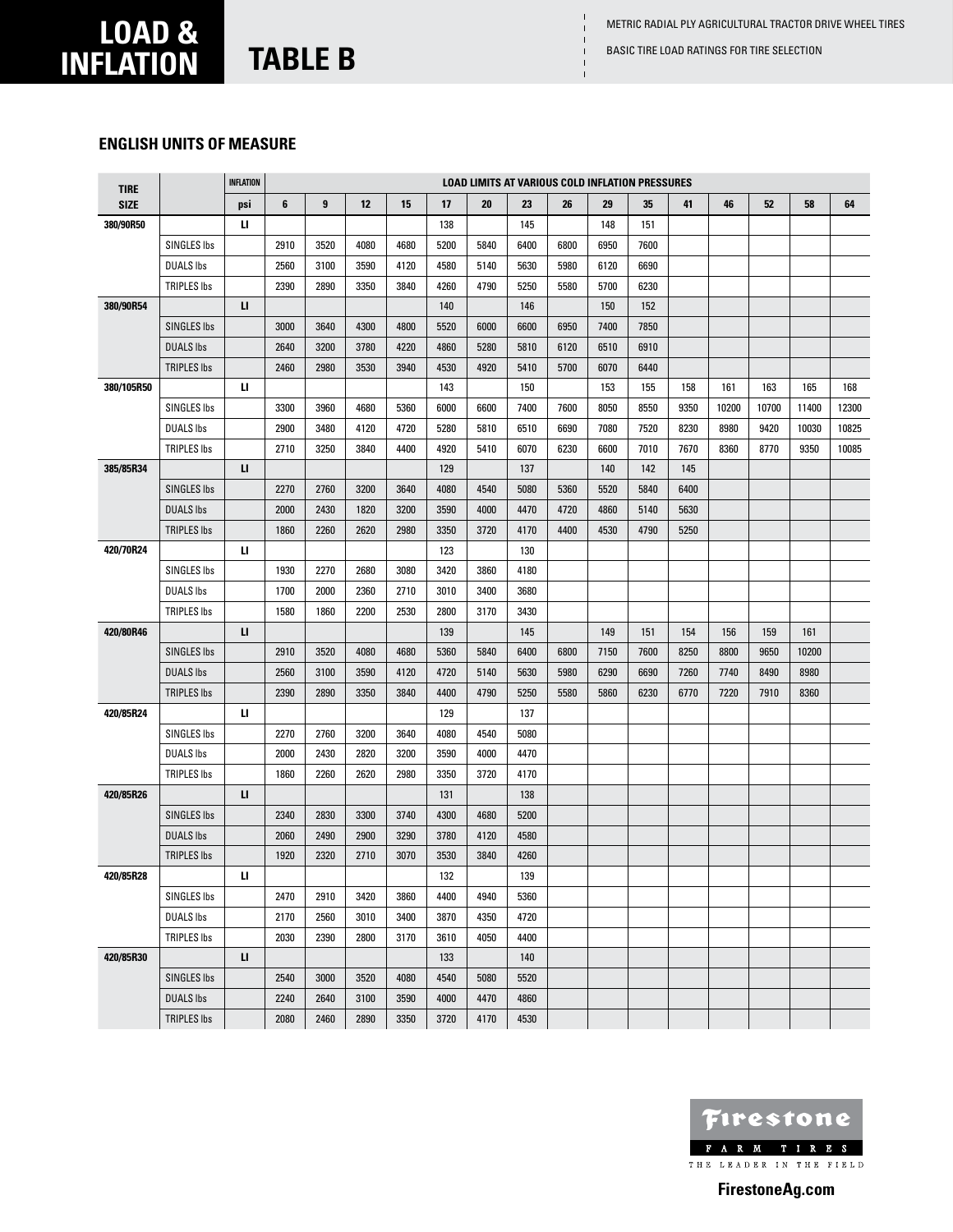Basic Tire load ratings for tire selection

# **load & inflation table B**

### **English units of measure**

| <b>TIRE</b> |                    | <b>INFLATION</b> |      |      |      |      |      | <b>LOAD LIMITS AT VARIOUS COLD INFLATION PRESSURES</b> |      |      |      |      |    |    |    |    |    |
|-------------|--------------------|------------------|------|------|------|------|------|--------------------------------------------------------|------|------|------|------|----|----|----|----|----|
| <b>SIZE</b> |                    | psi              | 6    | 9    | 12   | 15   | 17   | 20                                                     | 23   | 26   | 29   | 35   | 41 | 46 | 52 | 58 | 64 |
| 420/85R34   |                    | u.               |      |      |      |      | 135  |                                                        | 142  |      | 145  | 147  |    |    |    |    |    |
|             | <b>SINGLES Ibs</b> |                  | 2680 | 3200 | 3740 | 4300 | 4800 | 5360                                                   | 5840 | 6150 | 6400 | 6800 |    |    |    |    |    |
|             | <b>DUALS Ibs</b>   |                  | 2360 | 2820 | 3290 | 3780 | 4220 | 4720                                                   | 5140 | 5410 | 5630 | 5980 |    |    |    |    |    |
|             | <b>TRIPLES Ibs</b> |                  | 2200 | 2620 | 3070 | 3530 | 3940 | 4400                                                   | 4790 | 5040 | 5250 | 5580 |    |    |    |    |    |
| 420/85R38   |                    | п                |      |      |      |      | 137  |                                                        | 144  |      |      |      |    |    |    |    |    |
|             | <b>SINGLES Ibs</b> |                  | 2830 | 3420 | 3960 | 4540 | 5080 | 5680                                                   | 6150 |      |      |      |    |    |    |    |    |
|             | <b>DUALS Ibs</b>   |                  | 2490 | 3010 | 3480 | 4000 | 4470 | 5000                                                   | 5410 |      |      |      |    |    |    |    |    |
|             | TRIPLES Ibs        |                  | 2320 | 2800 | 3250 | 3720 | 4170 | 4660                                                   | 5040 |      |      |      |    |    |    |    |    |
| 420/90R30   |                    | ш                |      |      |      |      | 135  |                                                        | 142  |      | 145  |      |    |    |    |    |    |
|             | <b>SINGLES Ibs</b> |                  | 2680 | 3200 | 3740 | 4180 | 4800 | 5360                                                   | 5840 | 6150 | 6400 |      |    |    |    |    |    |
|             | <b>DUALS Ibs</b>   |                  | 2360 | 2820 | 3290 | 3680 | 4220 | 4720                                                   | 5140 | 5410 | 5630 |      |    |    |    |    |    |
|             | TRIPLES Ibs        |                  | 2200 | 2620 | 3070 | 3430 | 3940 | 4400                                                   | 4790 | 5040 | 5250 |      |    |    |    |    |    |
| 460/85R30   |                    | п                |      |      |      |      | 138  |                                                        | 145  |      |      |      |    |    |    |    |    |
|             | <b>SINGLES Ibs</b> |                  | 2910 | 3520 | 4080 | 4680 | 5200 | 5840                                                   | 6400 |      |      |      |    |    |    |    |    |
|             | <b>DUALS Ibs</b>   |                  | 2560 | 3100 | 3590 | 4120 | 4580 | 5140                                                   | 5630 |      |      |      |    |    |    |    |    |
|             | <b>TRIPLES Ibs</b> |                  | 2390 | 2890 | 3350 | 3840 | 4260 | 4790                                                   | 5250 |      |      |      |    |    |    |    |    |
| 460/85R34   |                    | ш                |      |      |      |      | 140  | 144                                                    | 147  |      |      |      |    |    |    |    |    |
|             | <b>SINGLES Ibs</b> |                  | 3080 | 3640 | 4300 | 4940 | 5520 | 6150                                                   | 6800 |      |      |      |    |    |    |    |    |
|             | <b>DUALS Ibs</b>   |                  | 2710 | 3200 | 3780 | 4350 | 4860 | 5410                                                   | 5980 |      |      |      |    |    |    |    |    |
|             | <b>TRIPLES Ibs</b> |                  | 2530 | 2980 | 3530 | 4050 | 4530 | 5040                                                   | 5580 |      |      |      |    |    |    |    |    |
| 460/85R38   |                    | п                |      |      |      |      | 142  |                                                        | 149  |      |      |      |    |    |    |    |    |
|             | <b>SINGLES Ibs</b> |                  | 3200 | 3860 | 4540 | 5200 | 5840 | 6400                                                   | 7150 |      |      |      |    |    |    |    |    |
|             | <b>DUALS Ibs</b>   |                  | 2820 | 3400 | 4000 | 4580 | 5140 | 5630                                                   | 6290 |      |      |      |    |    |    |    |    |
|             | <b>TRIPLES Ibs</b> |                  | 2620 | 3170 | 3720 | 4260 | 4790 | 5250                                                   | 5860 |      |      |      |    |    |    |    |    |
| 460/85R42   |                    | IJ.              |      |      |      |      | 144  |                                                        | 150  |      |      |      |    |    |    |    |    |
|             | SINGLES Ibs        |                  | 3420 | 4080 | 4800 | 5360 | 6150 | 6800                                                   | 7400 |      |      |      |    |    |    |    |    |
|             | <b>DUALS Ibs</b>   |                  | 3010 | 3590 | 4220 | 4720 | 5410 | 5980                                                   | 6510 |      |      |      |    |    |    |    |    |
|             | <b>TRIPLES Ibs</b> |                  | 2800 | 3350 | 3940 | 4400 | 5040 | 5580                                                   | 6070 |      |      |      |    |    |    |    |    |
| 480/65R24   |                    | п                |      |      |      |      | 127  |                                                        | 133  |      | 137  | 140  |    |    |    |    |    |
|             | SINGLES Ibs        |                  | 2150 | 2600 | 3000 | 3420 | 3860 | 4180                                                   | 4540 | 4800 | 5080 | 5520 |    |    |    |    |    |
|             | <b>DUALS Ibs</b>   |                  | 1890 | 2290 | 2640 | 3010 | 3400 | 3680                                                   | 4000 | 4220 | 4470 | 4860 |    |    |    |    |    |
|             | <b>TRIPLES Ibs</b> |                  | 1760 | 2130 | 2460 | 2800 | 3170 | 3430                                                   | 3720 | 3940 | 4170 | 4530 |    |    |    |    |    |
| 480/70R24   |                    | u.               |      |      |      |      | 131  |                                                        | 138  |      |      |      |    |    |    |    |    |
|             | <b>SINGLES Ibs</b> |                  | 2340 | 2830 | 3300 | 3740 | 4300 | 4680                                                   | 5200 |      |      |      |    |    |    |    |    |
|             | <b>DUALS Ibs</b>   |                  | 2060 | 2490 | 2900 | 3290 | 3780 | 4120                                                   | 4580 |      |      |      |    |    |    |    |    |
|             | <b>TRIPLES Ibs</b> |                  | 1920 | 2320 | 2710 | 3070 | 3530 | 3840                                                   | 4260 |      |      |      |    |    |    |    |    |
| 480/70R28   |                    | п                |      |      |      |      | 133  |                                                        | 140  |      |      |      |    |    |    |    |    |
|             | <b>SINGLES Ibs</b> |                  | 2540 | 3000 | 3520 | 4080 | 4540 | 5080                                                   | 5520 |      |      |      |    |    |    |    |    |
|             | <b>DUALS Ibs</b>   |                  | 2240 | 2640 | 3100 | 3590 | 4000 | 4470                                                   | 4860 |      |      |      |    |    |    |    |    |
|             | <b>TRIPLES Ibs</b> |                  | 2080 | 2460 | 2890 | 3350 | 3720 | 4170                                                   | 4530 |      |      |      |    |    |    |    |    |

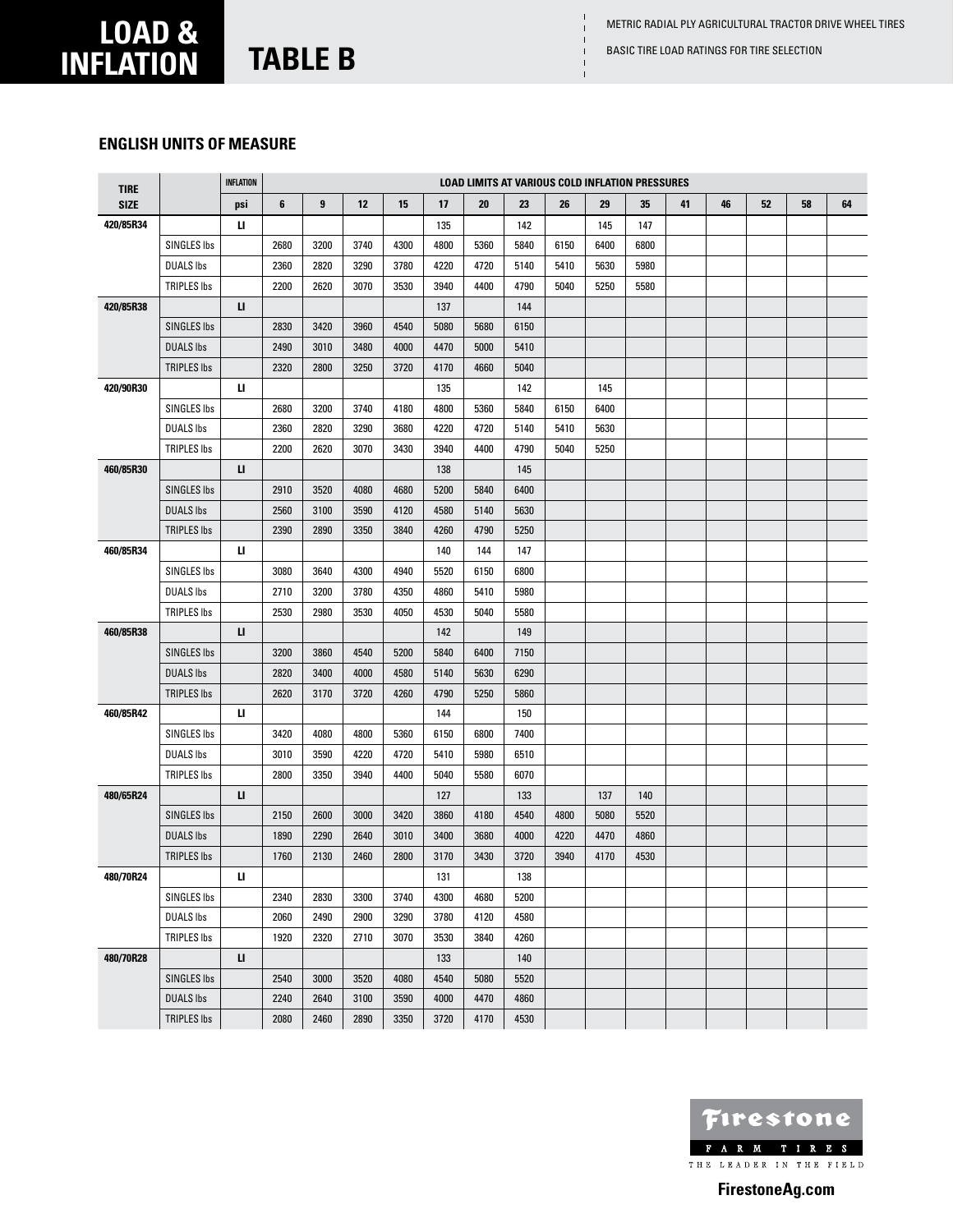Basic Tire load ratings for tire selection

# **load & inflation table B**

### **English units of measure**

| <b>TIRE</b> |                    | <b>INFLATION</b> |      |      |      |      |      | LOAD LIMITS AT VARIOUS COLD INFLATION PRESSURES |      |      |      |      |      |      |      |    |    |
|-------------|--------------------|------------------|------|------|------|------|------|-------------------------------------------------|------|------|------|------|------|------|------|----|----|
| <b>SIZE</b> |                    | psi              | 6    | 9    | 12   | 15   | 17   | 20                                              | 23   | 26   | 29   | 35   | 41   | 46   | 52   | 58 | 64 |
| 480/70R30   |                    | ш                |      |      |      |      | 134  |                                                 | 141  |      | 145  | 147  | 150  | 152  |      |    |    |
|             | SINGLES Ibs        |                  | 2600 | 3080 | 3640 | 4180 | 4680 | 5200                                            | 5680 | 6000 | 6400 | 6800 | 7400 | 7850 |      |    |    |
|             | <b>DUALS Ibs</b>   |                  | 2290 | 2710 | 3200 | 3680 | 4120 | 4580                                            | 5000 | 5280 | 5630 | 5980 | 6510 | 6910 |      |    |    |
|             | <b>TRIPLES Ibs</b> |                  | 2130 | 2530 | 2980 | 3430 | 3840 | 4260                                            | 4660 | 4920 | 5250 | 5580 | 6070 | 6440 |      |    |    |
| 480/70R34   |                    | п                |      |      |      |      | 136  |                                                 | 143  |      | 146  | 149  | 152  | 155  |      |    |    |
|             | <b>SINGLES Ibs</b> |                  | 2760 | 3300 | 3860 | 4400 | 4940 | 5520                                            | 6000 | 6400 | 6600 | 7150 | 7850 | 8550 |      |    |    |
|             | <b>DUALS Ibs</b>   |                  | 2430 | 2900 | 3400 | 3870 | 4350 | 4860                                            | 5280 | 5630 | 5810 | 6290 | 6910 | 7520 |      |    |    |
|             | TRIPLES Ibs        |                  | 2260 | 2710 | 3170 | 3610 | 4050 | 4530                                            | 4920 | 5250 | 5410 | 5860 | 6440 | 7010 |      |    |    |
| 480/70R38   |                    | ц                |      |      |      |      | 138  |                                                 | 145  |      |      |      |      |      |      |    |    |
|             | SINGLES Ibs        |                  | 2910 | 3520 | 4080 | 4680 | 5200 | 5840                                            | 6400 |      |      |      |      |      |      |    |    |
|             | <b>DUALS Ibs</b>   |                  | 2560 | 3100 | 3590 | 4120 | 4580 | 5140                                            | 5630 |      |      |      |      |      |      |    |    |
|             | <b>TRIPLES Ibs</b> |                  | 2390 | 2890 | 3350 | 3840 | 4260 | 4790                                            | 5250 |      |      |      |      |      |      |    |    |
| 480/80R30   |                    | п                |      |      |      |      | 139  |                                                 | 145  |      | 149  | 151  | 154  | 156  | 159  |    |    |
|             | <b>SINGLES Ibs</b> |                  | 2910 | 3520 | 4080 | 4680 | 5360 | 5840                                            | 6400 | 6800 | 7150 | 7600 | 8250 | 8800 | 9650 |    |    |
|             | <b>DUALS Ibs</b>   |                  | 2560 | 3100 | 3590 | 4120 | 4720 | 5140                                            | 5630 | 5980 | 6290 | 6690 | 7260 | 7740 | 8490 |    |    |
|             | <b>TRIPLES Ibs</b> |                  | 2390 | 2890 | 3350 | 3840 | 4400 | 4790                                            | 5250 | 5580 | 5860 | 6230 | 6770 | 7220 | 7910 |    |    |
| 480/80R38   |                    | ш                |      |      |      |      | 142  |                                                 | 149  |      |      |      |      |      |      |    |    |
|             | SINGLES Ibs        |                  | 3300 | 3960 | 4540 | 5200 | 5840 | 6600                                            | 7150 |      |      |      |      |      |      |    |    |
|             | <b>DUALS Ibs</b>   |                  | 2900 | 3480 | 4000 | 4580 | 5140 | 5810                                            | 6290 |      |      |      |      |      |      |    |    |
|             | <b>TRIPLES Ibs</b> |                  | 2710 | 3250 | 3720 | 4260 | 4790 | 5410                                            | 5860 |      |      |      |      |      |      |    |    |
| 480/80R42   |                    | п                |      |      |      |      | 144  |                                                 | 151  |      | 154  |      |      |      |      |    |    |
|             | <b>SINGLES Ibs</b> |                  | 3420 | 4080 | 4800 | 5520 | 6150 | 6950                                            | 7600 | 8050 | 8250 |      |      |      |      |    |    |
|             | <b>DUALS Ibs</b>   |                  | 3010 | 3590 | 4220 | 4860 | 5410 | 6120                                            | 6690 | 7080 | 7260 |      |      |      |      |    |    |
|             | <b>TRIPLES Ibs</b> |                  | 2800 | 3350 | 3940 | 4530 | 5040 | 5700                                            | 6230 | 6600 | 6770 |      |      |      |      |    |    |
| 480/80R46   |                    | ц                |      |      |      |      | 145  |                                                 | 152  |      | 155  | 158  |      |      |      |    |    |
|             | SINGLES Ibs        |                  | 3640 | 4300 | 5080 | 5680 | 6400 | 7150                                            | 7850 | 8250 | 8550 | 9350 |      |      |      |    |    |
|             | <b>DUALS Ibs</b>   |                  | 3200 | 3780 | 4470 | 5000 | 5630 | 6290                                            | 6910 | 7260 | 7520 | 8230 |      |      |      |    |    |
|             | <b>TRIPLES Ibs</b> |                  | 2980 | 3530 | 4170 | 4660 | 5250 | 5860                                            | 6440 | 6770 | 7010 | 7670 |      |      |      |    |    |
| 480/80R50   |                    | п                |      |      |      |      | 147  |                                                 | 154  |      | 157  | 159  |      |      |      |    |    |
|             | <b>SINGLES Ibs</b> |                  | 3740 | 4540 | 5200 | 6000 | 6800 | 7600                                            | 8250 | 8550 | 9100 | 9650 |      |      |      |    |    |
|             | <b>DUALS Ibs</b>   |                  | 3290 | 4000 | 4580 | 5280 | 5980 | 6690                                            | 7260 | 7520 | 8010 | 8490 |      |      |      |    |    |
|             | <b>TRIPLES Ibs</b> |                  | 3070 | 3720 | 4260 | 4920 | 5580 | 6230                                            | 6770 | 7010 | 7460 | 7910 |      |      |      |    |    |
| 480/85R34   |                    | ш                |      |      |      |      | 142  |                                                 | 149  |      |      |      |      |      |      |    |    |
|             | SINGLES Ibs        |                  | 3300 | 3960 | 4540 | 5200 | 5840 | 6600                                            | 7150 |      |      |      |      |      |      |    |    |
|             | <b>DUALS Ibs</b>   |                  | 2900 | 3480 | 4000 | 4580 | 5140 | 5810                                            | 6290 |      |      |      |      |      |      |    |    |
|             | TRIPLES Ibs        |                  | 2710 | 3250 | 3720 | 4260 | 4790 | 5410                                            | 5860 |      |      |      |      |      |      |    |    |
| 520/70R38   |                    | п                |      |      |      |      | 143  |                                                 | 150  |      |      |      |      |      |      |    |    |
|             | <b>SINGLES Ibs</b> |                  | 3300 | 3960 | 4680 | 5200 | 6000 | 6600                                            | 7400 |      |      |      |      |      |      |    |    |
|             | <b>DUALS Ibs</b>   |                  | 2900 | 3480 | 4120 | 4580 | 5280 | 5810                                            | 6510 |      |      |      |      |      |      |    |    |
|             | <b>TRIPLES Ibs</b> |                  | 2710 | 3250 | 3840 | 4260 | 4920 | 5410                                            | 6070 |      |      |      |      |      |      |    |    |

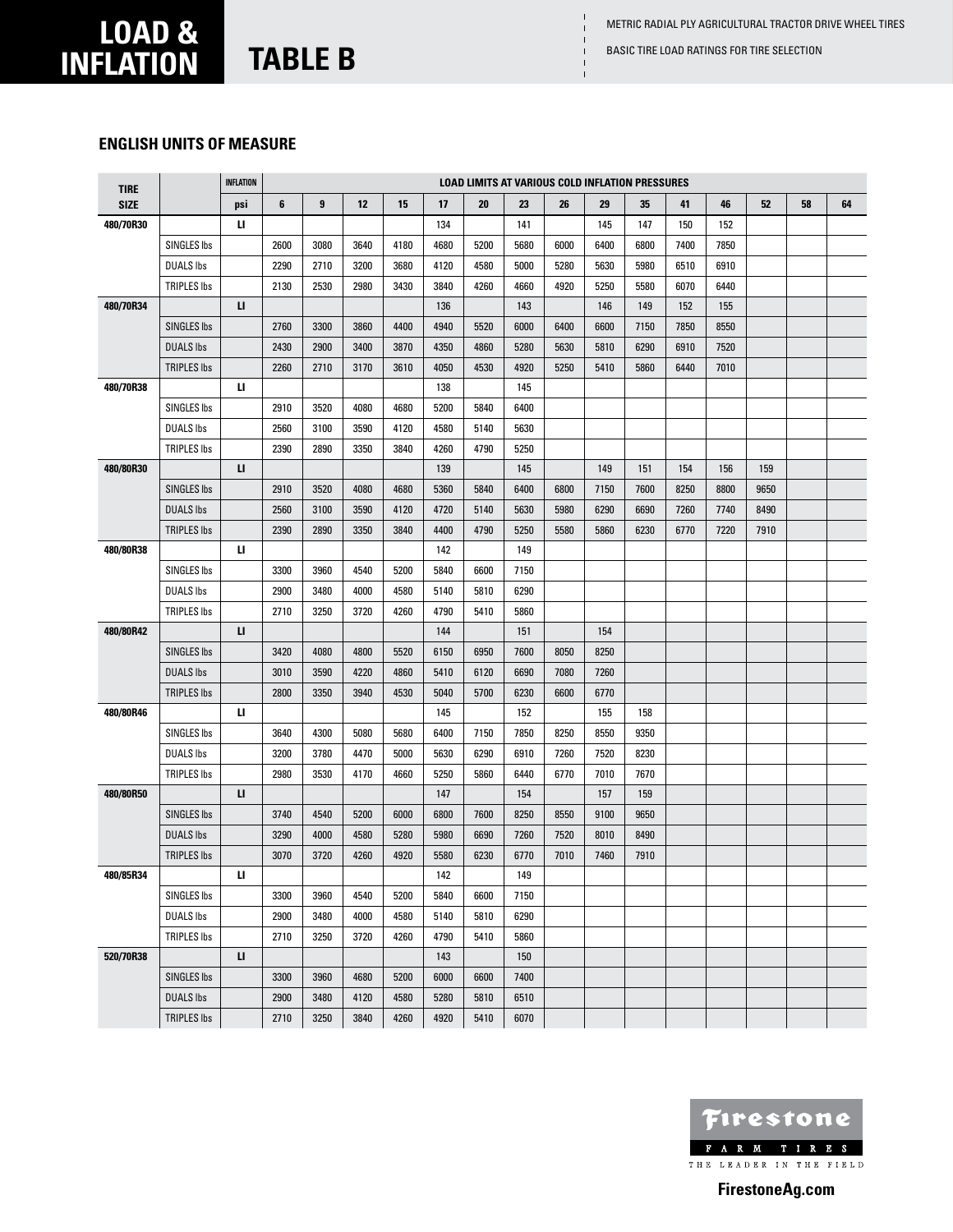Basic Tire load ratings for tire selection

# **load & inflation table B**

### **English units of measure**

| <b>TIRE</b> |                    | <b>INFLATION</b> |      |                         |      |      |      |      | <b>LOAD LIMITS AT VARIOUS COLD INFLATION PRESSURES</b> |       |       |       |       |    |    |    |    |
|-------------|--------------------|------------------|------|-------------------------|------|------|------|------|--------------------------------------------------------|-------|-------|-------|-------|----|----|----|----|
| <b>SIZE</b> |                    | psi              | 6    | $\overline{\mathbf{9}}$ | 12   | 15   | 17   | 20   | 23                                                     | 26    | 29    | 35    | 41    | 46 | 52 | 58 | 64 |
| 520/85R34   |                    | и                |      |                         |      |      | 146  |      | 154                                                    |       | 157   | 159   | 162   |    |    |    |    |
|             | <b>SINGLES Ibs</b> |                  | 3740 | 4400                    | 5200 | 6000 | 6600 | 7400 | 8250                                                   | 8550  | 9100  | 9650  | 10500 |    |    |    |    |
|             | <b>DUALS Ibs</b>   |                  | 3290 | 3870                    | 4580 | 5280 | 5810 | 6510 | 7260                                                   | 7520  | 8010  | 8490  | 9240  |    |    |    |    |
|             | <b>TRIPLES Ibs</b> |                  | 3070 | 3610                    | 4260 | 4920 | 5410 | 6070 | 6770                                                   | 7010  | 7460  | 7910  | 8610  |    |    |    |    |
| 520/85R38   |                    | п                |      |                         |      |      | 148  |      | 155                                                    |       |       |       |       |    |    |    |    |
|             | <b>SINGLES Ibs</b> |                  | 3860 | 4680                    | 5520 | 6150 | 6950 | 7850 | 8550                                                   |       |       |       |       |    |    |    |    |
|             | <b>DUALS Ibs</b>   |                  | 3400 | 4120                    | 4860 | 5410 | 6120 | 6910 | 7520                                                   |       |       |       |       |    |    |    |    |
|             | <b>TRIPLES Ibs</b> |                  | 3170 | 3840                    | 4530 | 5040 | 5700 | 6440 | 7010                                                   |       |       |       |       |    |    |    |    |
| 520/85R42   |                    | ц                |      |                         |      |      | 150  |      | 157                                                    |       | 160   | 162   | 165   |    |    |    |    |
|             | SINGLES Ibs        |                  | 4080 | 4940                    | 5680 | 6600 | 7400 | 8250 | 9100                                                   | 9350  | 9900  | 10500 | 11400 |    |    |    |    |
|             | <b>DUALS Ibs</b>   |                  | 3590 | 4350                    | 5000 | 5810 | 6510 | 7260 | 8010                                                   | 8230  | 8710  | 9240  | 10030 |    |    |    |    |
|             | <b>TRIPLES Ibs</b> |                  | 3350 | 4050                    | 4660 | 5410 | 6070 | 6770 | 7460                                                   | 7670  | 8120  | 8610  | 9350  |    |    |    |    |
| 520/85R46   |                    | п                |      |                         |      |      | 151  |      | 158                                                    |       |       |       |       |    |    |    |    |
|             | <b>SINGLES Ibs</b> |                  | 4300 | 5080                    | 6000 | 6800 | 7600 | 8550 | 9350                                                   |       |       |       |       |    |    |    |    |
|             | <b>DUALS Ibs</b>   |                  | 3780 | 4470                    | 5280 | 5980 | 6690 | 7520 | 8230                                                   |       |       |       |       |    |    |    |    |
|             | <b>TRIPLES Ibs</b> |                  | 3530 | 4170                    | 4920 | 5580 | 6230 | 7010 | 7670                                                   |       |       |       |       |    |    |    |    |
| 540/65R24   |                    | u.               |      |                         |      |      | 134  |      | 140                                                    |       |       |       |       |    |    |    |    |
|             | <b>SINGLES Ibs</b> |                  | 2600 | 3080                    | 3640 | 4080 | 4680 | 5080 | 5520                                                   |       |       |       |       |    |    |    |    |
|             | <b>DUALS Ibs</b>   |                  | 2290 | 2710                    | 3200 | 3590 | 4120 | 4470 | 4860                                                   |       |       |       |       |    |    |    |    |
|             | <b>TRIPLES Ibs</b> |                  | 2130 | 2530                    | 2980 | 3350 | 3840 | 4170 | 4530                                                   |       |       |       |       |    |    |    |    |
| 540/65R30   |                    | п                |      |                         |      |      | 137  |      | 143                                                    |       | 147   | 150   |       |    |    |    |    |
|             | <b>SINGLES Ibs</b> |                  | 2830 | 3420                    | 3960 | 4540 | 5080 | 5680 | 6000                                                   | 6400  | 6800  | 7400  |       |    |    |    |    |
|             | <b>DUALS Ibs</b>   |                  | 2490 | 3010                    | 3480 | 4000 | 4470 | 5000 | 5280                                                   | 5630  | 5980  | 6510  |       |    |    |    |    |
|             | <b>TRIPLES Ibs</b> |                  | 2320 | 2800                    | 3250 | 3720 | 4170 | 4660 | 4920                                                   | 5250  | 5580  | 6070  |       |    |    |    |    |
| 540/65R34   |                    | и                |      |                         |      |      | 140  |      | 145                                                    |       | 149   | 152   |       |    |    |    |    |
|             | <b>SINGLES Ibs</b> |                  | 3000 | 3640                    | 4180 | 4800 | 5520 | 6000 | 6400                                                   | 6800  | 7150  | 7850  |       |    |    |    |    |
|             | <b>DUALS Ibs</b>   |                  | 2640 | 3200                    | 3680 | 4220 | 4860 | 5280 | 5630                                                   | 5980  | 6290  | 6910  |       |    |    |    |    |
|             | <b>TRIPLES Ibs</b> |                  | 2460 | 2980                    | 3430 | 3940 | 4530 | 4920 | 5250                                                   | 5580  | 5860  | 6440  |       |    |    |    |    |
| 540/65R38   |                    | п                |      |                         |      |      | 141  |      | 147                                                    |       |       |       |       |    |    |    |    |
|             | <b>SINGLES Ibs</b> |                  | 3200 | 3860                    | 4400 | 5080 | 5680 | 6150 | 6800                                                   |       |       |       |       |    |    |    |    |
|             | <b>DUALS Ibs</b>   |                  | 2820 | 3400                    | 3870 | 4470 | 5000 | 5410 | 5980                                                   |       |       |       |       |    |    |    |    |
|             | <b>TRIPLES Ibs</b> |                  | 2620 | 3170                    | 3610 | 4170 | 4660 | 5040 | 5580                                                   |       |       |       |       |    |    |    |    |
| 580/85R42   |                    | п                |      |                         |      |      | 156  |      | 163                                                    |       | 166   | 168   |       |    |    |    |    |
|             | SINGLES Ibs        |                  | 4800 | 5840                    | 6800 | 7850 | 8800 | 9650 | 10700                                                  | 11000 | 11700 | 12300 |       |    |    |    |    |
|             | <b>DUALS Ibs</b>   |                  | 4220 | 5140                    | 5980 | 6910 | 7740 | 8490 | 9420                                                   | 9680  | 10300 | 10820 |       |    |    |    |    |
|             | TRIPLES Ibs        |                  | 3940 | 4790                    | 5580 | 6440 | 7220 | 7910 | 8770                                                   | 9020  | 9590  | 10080 |       |    |    |    |    |
| 600/65R28   |                    | п                |      |                         |      |      | 142  |      | 147                                                    |       | 152   | 154   |       |    |    |    |    |
|             | <b>SINGLES Ibs</b> |                  | 3300 | 3860                    | 4540 | 5200 | 5840 | 6400 | 6800                                                   | 7400  | 7850  | 8250  |       |    |    |    |    |
|             | <b>DUALS Ibs</b>   |                  | 2900 | 3400                    | 4000 | 4580 | 5140 | 5630 | 5980                                                   | 6510  | 6910  | 7260  |       |    |    |    |    |
|             | <b>TRIPLES Ibs</b> |                  | 2710 | 3170                    | 3720 | 4260 | 4790 | 5250 | 5580                                                   | 6070  | 6440  | 6770  |       |    |    |    |    |

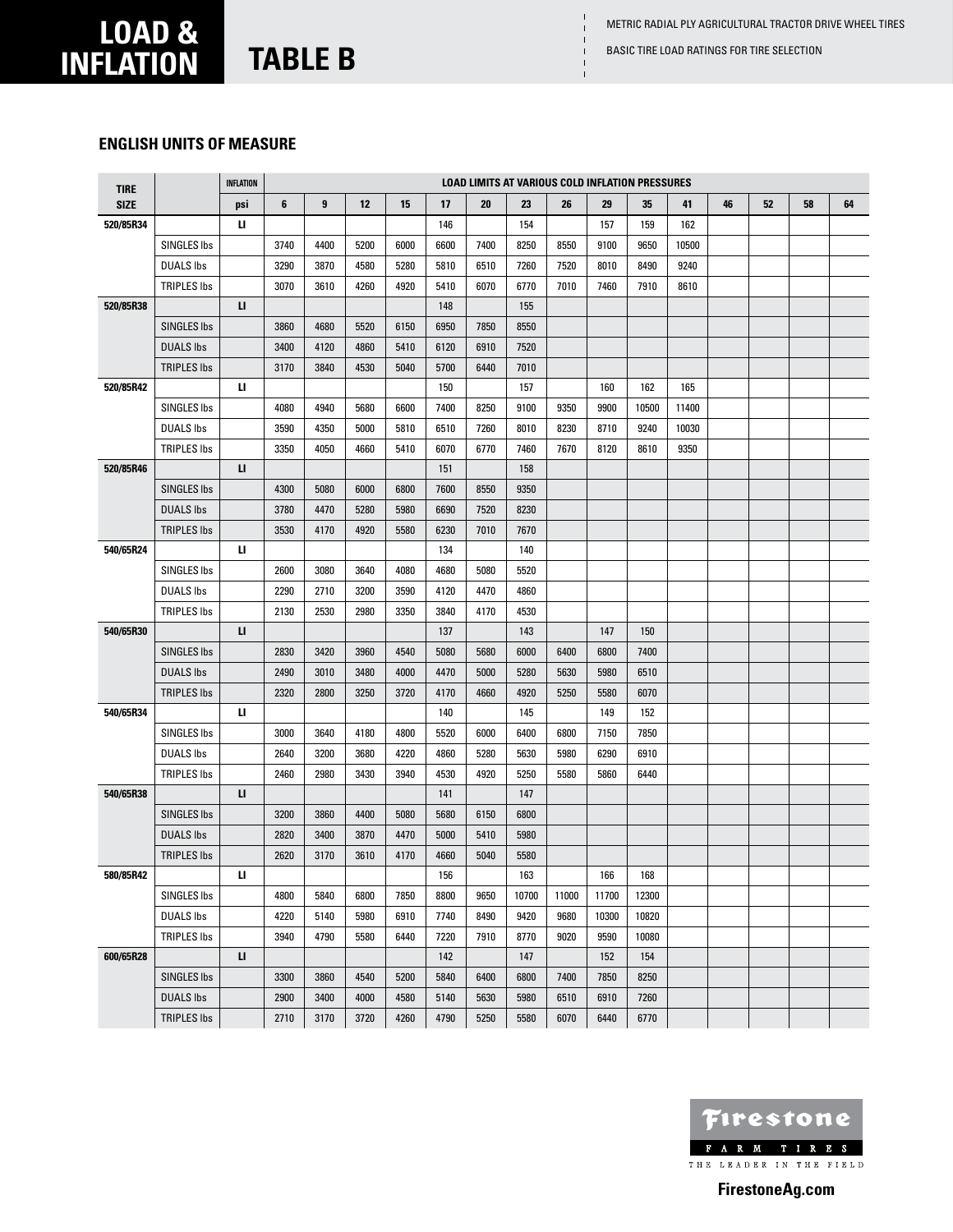Basic Tire load ratings for tire selection

 $\mathbf{I}$ 

# **load & inflation table B**

### **English units of measure**

| <b>TIRE</b> |                    | <b>INFLATION</b> |      |      |      |      |      | <b>LOAD LIMITS AT VARIOUS COLD INFLATION PRESSURES</b> |       |       |       |       |       |       |    |    |    |
|-------------|--------------------|------------------|------|------|------|------|------|--------------------------------------------------------|-------|-------|-------|-------|-------|-------|----|----|----|
| <b>SIZE</b> |                    | psi              | 6    | 9    | 12   | 15   | 17   | 20                                                     | 23    | 26    | 29    | 35    | 41    | 46    | 52 | 58 | 64 |
| 600/65R38   |                    | ц                |      |      |      |      | 147  |                                                        | 153   |       | 156   | 159   | 162   | 165   |    |    |    |
|             | SINGLES Ibs        |                  | 3740 | 4540 | 5200 | 6000 | 6800 | 7400                                                   | 8050  | 8550  | 8800  | 9650  | 10500 | 11400 |    |    |    |
|             | <b>DUALS Ibs</b>   |                  | 3290 | 4000 | 4580 | 5280 | 5980 | 6510                                                   | 7080  | 7520  | 7740  | 8490  | 9240  | 10030 |    |    |    |
|             | <b>TRIPLES Ibs</b> |                  | 3070 | 3720 | 4260 | 4920 | 5580 | 6070                                                   | 6600  | 7010  | 7220  | 7910  | 8610  | 9350  |    |    |    |
| 600/70R28   |                    | п                |      |      |      |      | 145  |                                                        | 152   |       | 155   | 157   | 161   | 164   |    |    |    |
|             | <b>SINGLES Ibs</b> |                  | 3640 | 4300 | 5080 | 5680 | 6400 | 7150                                                   | 7850  | 8250  | 8550  | 9100  | 10200 | 11000 |    |    |    |
|             | <b>DUALS Ibs</b>   |                  | 3200 | 3780 | 4470 | 5000 | 5630 | 6290                                                   | 6910  | 7260  | 7520  | 8000  | 8980  | 9680  |    |    |    |
|             | <b>TRIPLES Ibs</b> |                  | 2980 | 3530 | 4170 | 4660 | 5250 | 5860                                                   | 6440  | 6770  | 7010  | 7460  | 8360  | 9020  |    |    |    |
| 600/70R30   |                    | и                |      |      |      |      | 146  |                                                        | 152   |       | 156   | 158   | 162   |       |    |    |    |
|             | <b>SINGLES Ibs</b> |                  | 3640 | 4400 | 5200 | 5840 | 6600 | 7400                                                   | 7850  | 8550  | 8800  | 9350  | 10500 |       |    |    |    |
|             | <b>DUALS Ibs</b>   |                  | 3200 | 3870 | 4580 | 5140 | 5810 | 6510                                                   | 6910  | 7520  | 7740  | 8230  | 9240  |       |    |    |    |
|             | <b>TRIPLES Ibs</b> |                  | 2980 | 3610 | 4260 | 4790 | 5410 | 6070                                                   | 6440  | 7010  | 7220  | 7670  | 8610  |       |    |    |    |
| 620/70R42   |                    | $\mathbf{u}$     |      |      |      |      | 153  |                                                        | 160   |       | 164   | 166   |       |       |    |    |    |
|             | <b>SINGLES Ibs</b> |                  | 4540 | 5360 | 6400 | 7150 | 8050 | 9100                                                   | 9900  | 10500 | 11000 | 11700 |       |       |    |    |    |
|             | <b>DUALS Ibs</b>   |                  | 4000 | 4720 | 5630 | 6290 | 7080 | 8010                                                   | 8710  | 9240  | 9680  | 10300 |       |       |    |    |    |
|             | <b>TRIPLES Ibs</b> |                  | 3720 | 4400 | 5250 | 5860 | 6600 | 7460                                                   | 8120  | 8610  | 9020  | 9590  |       |       |    |    |    |
| 650/65R38   |                    | и                |      |      |      |      | 151  |                                                        | 157   |       | 160   | 163   | 166   |       |    |    |    |
|             | <b>SINGLES Ibs</b> |                  | 4180 | 5080 | 5840 | 6800 | 7600 | 8250                                                   | 9100  | 9650  | 9900  | 10700 | 11700 |       |    |    |    |
|             | <b>DUALS Ibs</b>   |                  | 3680 | 4470 | 5140 | 5980 | 6690 | 7260                                                   | 8000  | 8500  | 8712  | 9416  | 10296 |       |    |    |    |
|             | <b>TRIPLES Ibs</b> |                  | 3430 | 4170 | 4790 | 5580 | 6230 | 6770                                                   | 7460  | 7910  | 8120  | 8770  | 9600  |       |    |    |    |
| 650/75R32   |                    | $\mathbf{u}$     |      |      |      |      | 154  |                                                        | 161   |       | 164   | 166   | 169   | 172   |    |    |    |
|             | <b>SINGLES Ibs</b> |                  | 4540 | 5520 | 6400 | 7400 | 8250 | 9100                                                   | 10200 | 10700 | 11000 | 11700 | 12800 | 13900 |    |    |    |
|             | <b>DUALS Ibs</b>   |                  | 4000 | 4860 | 5630 | 6510 | 7260 | 8010                                                   | 8980  | 9420  | 9680  | 10300 | 11260 | 12230 |    |    |    |
|             | <b>TRIPLES Ibs</b> |                  | 3720 | 4530 | 5250 | 6070 | 6770 | 7460                                                   | 8360  | 8770  | 9020  | 9590  | 10500 | 11400 |    |    |    |
| 650/85R38   |                    | ш                |      |      |      |      | 160  |                                                        | 167   |       | 170   | 173   |       |       |    |    |    |
|             | <b>SINGLES Ibs</b> |                  | 5520 | 6600 | 7850 | 8800 | 9900 | 11000                                                  | 12000 | 12800 | 13200 | 14300 |       |       |    |    |    |
|             | <b>DUALS Ibs</b>   |                  | 4860 | 5810 | 6910 | 7740 | 8710 | 9680                                                   | 10560 | 11260 | 11620 | 12580 |       |       |    |    |    |
|             | <b>TRIPLES Ibs</b> |                  | 4530 | 5410 | 6440 | 7220 | 8120 | 9020                                                   | 9840  | 10500 | 10820 | 11730 |       |       |    |    |    |
| 710/70R38   |                    | п                |      |      |      |      | 159  |                                                        | 166   |       | 169   | 171   |       |       |    |    |    |
|             | <b>SINGLES Ibs</b> |                  | 5360 | 6400 | 7400 | 8550 | 9650 | 10700                                                  | 11700 | 12300 | 12800 | 13600 |       |       |    |    |    |
|             | <b>DUALS Ibs</b>   |                  | 4720 | 5630 | 6510 | 7520 | 8490 | 9420                                                   | 10300 | 10820 | 11260 | 11970 |       |       |    |    |    |
|             | <b>TRIPLES Ibs</b> |                  | 4400 | 5250 | 6070 | 7010 | 7910 | 8770                                                   | 9590  | 10090 | 10500 | 11150 |       |       |    |    |    |
| 710/70R42   |                    | ц                |      |      |      |      | 160  |                                                        | 168   |       | 171   | 173   |       |       |    |    |    |
|             | <b>SINGLES Ibs</b> |                  | 5520 | 6600 | 7850 | 8800 | 9900 | 11000                                                  | 12300 | 12800 | 13600 | 14300 |       |       |    |    |    |
|             | <b>DUALS Ibs</b>   |                  | 4860 | 5810 | 6910 | 7740 | 8710 | 9680                                                   | 10820 | 11260 | 11970 | 12580 |       |       |    |    |    |
|             | <b>TRIPLES Ibs</b> |                  | 4530 | 5410 | 6440 | 7220 | 8120 | 9020                                                   | 10090 | 10500 | 11150 | 11730 |       |       |    |    |    |

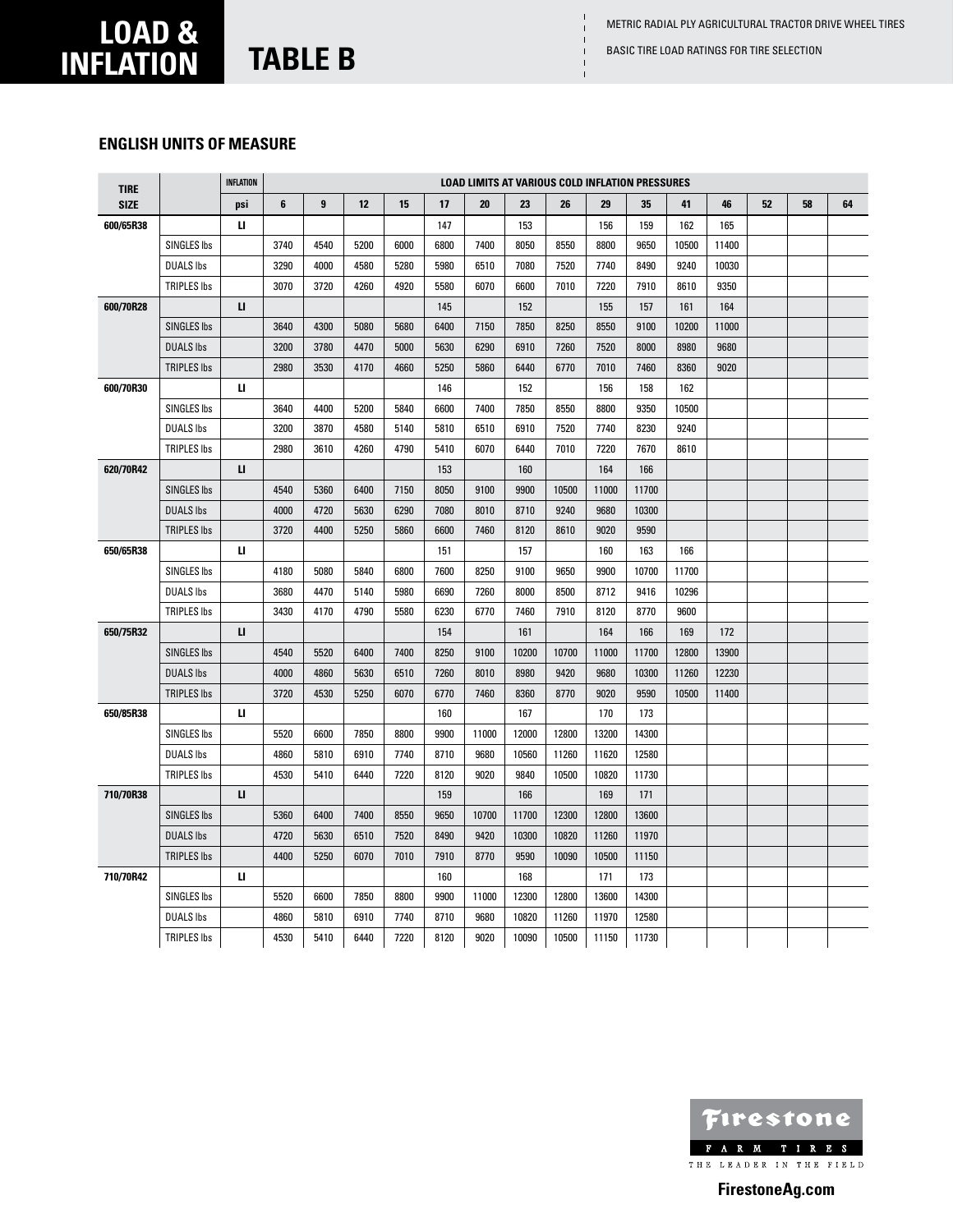Basic Tire load ratings for tire selection

### **load & inflation table B**

#### **English units of measure**

| <b>TIRE</b> |                    | <b>INFLATION</b> |      |      |       |       |       |       |       | <b>LOAD LIMITS AT VARIOUS COLD INFLATION PRESSURES</b> |       |       |       |    |    |    |    |
|-------------|--------------------|------------------|------|------|-------|-------|-------|-------|-------|--------------------------------------------------------|-------|-------|-------|----|----|----|----|
| <b>SIZE</b> |                    | psi              | 6    | 9    | 12    | 15    | 17    | 20    | 23    | 26                                                     | 29    | 35    | 41    | 46 | 52 | 58 | 64 |
| 750/65R26   |                    | п                |      |      |       |       | 153   |       | 159   |                                                        | 163   | 166   | 169   |    |    |    |    |
|             | <b>SINGLES Ibs</b> |                  | 4540 | 5360 | 6400  | 7150  | 8050  | 8800  | 9650  | 10200                                                  | 10700 | 11700 | 12800 |    |    |    |    |
|             | <b>DUALS Ibs</b>   |                  | 4000 | 4720 | 5630  | 6290  | 7080  | 7740  | 8490  | 8980                                                   | 9420  | 10300 | 11260 |    |    |    |    |
|             | <b>TRIPLES Ibs</b> |                  | 3720 | 4400 | 5250  | 5860  | 6600  | 7220  | 7910  | 8360                                                   | 8770  | 9590  | 10500 |    |    |    |    |
| 800/65R32   |                    | и                |      |      |       |       | 159   |       | 166   |                                                        | 169   | 172   |       |    |    |    |    |
|             | <b>SINGLES Ibs</b> |                  | 5360 | 6600 | 7600  | 8800  | 9650  | 10700 | 11700 | 12300                                                  | 12800 | 13900 |       |    |    |    |    |
|             | <b>DUALS Ibs</b>   |                  | 4720 | 5810 | 6690  | 7740  | 8490  | 9420  | 10300 | 10820                                                  | 11260 | 12230 |       |    |    |    |    |
|             | <b>TRIPLES Ibs</b> |                  | 4400 | 5410 | 6230  | 7220  | 7910  | 8770  | 9590  | 10090                                                  | 10500 | 11400 |       |    |    |    |    |
| 800/70R38   |                    | $\mathbf{u}$     |      |      |       |       | 166   |       | 173   |                                                        | 176   | 178   | 181   |    |    |    |    |
|             | <b>SINGLES Ibs</b> |                  | 6400 | 7600 | 9100  | 10200 | 11700 | 12800 | 14300 | 14800                                                  | 15700 | 16500 | 18200 |    |    |    |    |
|             | <b>DUALS Ibs</b>   |                  | 5630 | 6690 | 8010  | 8980  | 10300 | 11260 | 12580 | 13020                                                  | 13820 | 14520 | 16020 |    |    |    |    |
|             | <b>TRIPLES Ibs</b> |                  | 5250 | 6230 | 7460  | 8360  | 9590  | 10500 | 11730 | 12140                                                  | 12870 | 13530 | 14920 |    |    |    |    |
| 900/50R42   |                    | и                |      |      |       |       | 161   |       | 168   |                                                        |       |       |       |    |    |    |    |
|             | <b>SINGLES Ibs</b> |                  | 5680 | 6800 | 7850  | 9100  | 10200 | 11400 | 12300 |                                                        |       |       |       |    |    |    |    |
|             | <b>DUALS Ibs</b>   |                  | 5000 | 5980 | 6910  | 8010  | 8980  | 10030 | 10820 |                                                        |       |       |       |    |    |    |    |
|             | <b>TRIPLES Ibs</b> |                  | 4660 | 5580 | 6440  | 7460  | 8360  | 9350  | 10090 |                                                        |       |       |       |    |    |    |    |
| 900/60R32   |                    | $\mathbf{u}$     |      |      |       |       | 163   |       | 169   |                                                        | 173   | 176   |       |    |    |    |    |
|             | <b>SINGLES Ibs</b> |                  | 5840 | 7150 | 8250  | 9350  | 10700 | 11700 | 12800 | 13900                                                  | 14300 | 15700 |       |    |    |    |    |
|             | <b>DUALS Ibs</b>   |                  | 5140 | 6290 | 7260  | 8230  | 9420  | 10300 | 11260 | 12230                                                  | 12580 | 13820 |       |    |    |    |    |
|             | <b>TRIPLES Ibs</b> |                  | 4790 | 5860 | 6770  | 7670  | 8770  | 9590  | 10500 | 11400                                                  | 11730 | 12870 |       |    |    |    |    |
| 900/75R32   |                    | и                |      |      |       |       | 172   |       | 179   |                                                        | 182   | 184   |       |    |    |    |    |
|             | SINGLES Ibs        |                  | 7850 | 9350 | 10700 | 12300 | 13900 | 15700 | 17100 | 17600                                                  | 18700 | 19800 |       |    |    |    |    |
|             | <b>DUALS Ibs</b>   |                  | 6910 | 8230 | 9420  | 10820 | 12230 | 13820 | 15050 | 15490                                                  | 16460 | 17420 |       |    |    |    |    |
|             | <b>TRIPLES Ibs</b> |                  | 6440 | 7670 | 8770  | 10090 | 11400 | 12870 | 14020 | 14430                                                  | 15330 | 16240 |       |    |    |    |    |

#### **NOTES:**

1. For shipping purposes, tire inflation pressures may be increased to 30 psi (210 kPa). Inflation pressure must be adjusted to correct operating inflation before placing tires in service.

2. For transport service above 20 mph (30 km/h), recommended minimum inflation pressure is 8 psi (60 kPa).

3. For tires used in cyclic loading service see Table F1.

4. For transport service and operations which do not require sustained high torque, the following limits at various speeds apply with no change in inflation pressure.

| <b>MAX. SPEED</b> | % CHANGE IN TABLE               |
|-------------------|---------------------------------|
| 10 mph (15 km/h)  | +34% (except hillside combines) |
| 15 mph (25 km/h)  | +11% (except hillside combines) |
| 20 mph (30 km/h)  | $+7%$                           |
| 25 mph (40 km/h)  | None                            |
| 30 mph (50 km/h)  | None                            |

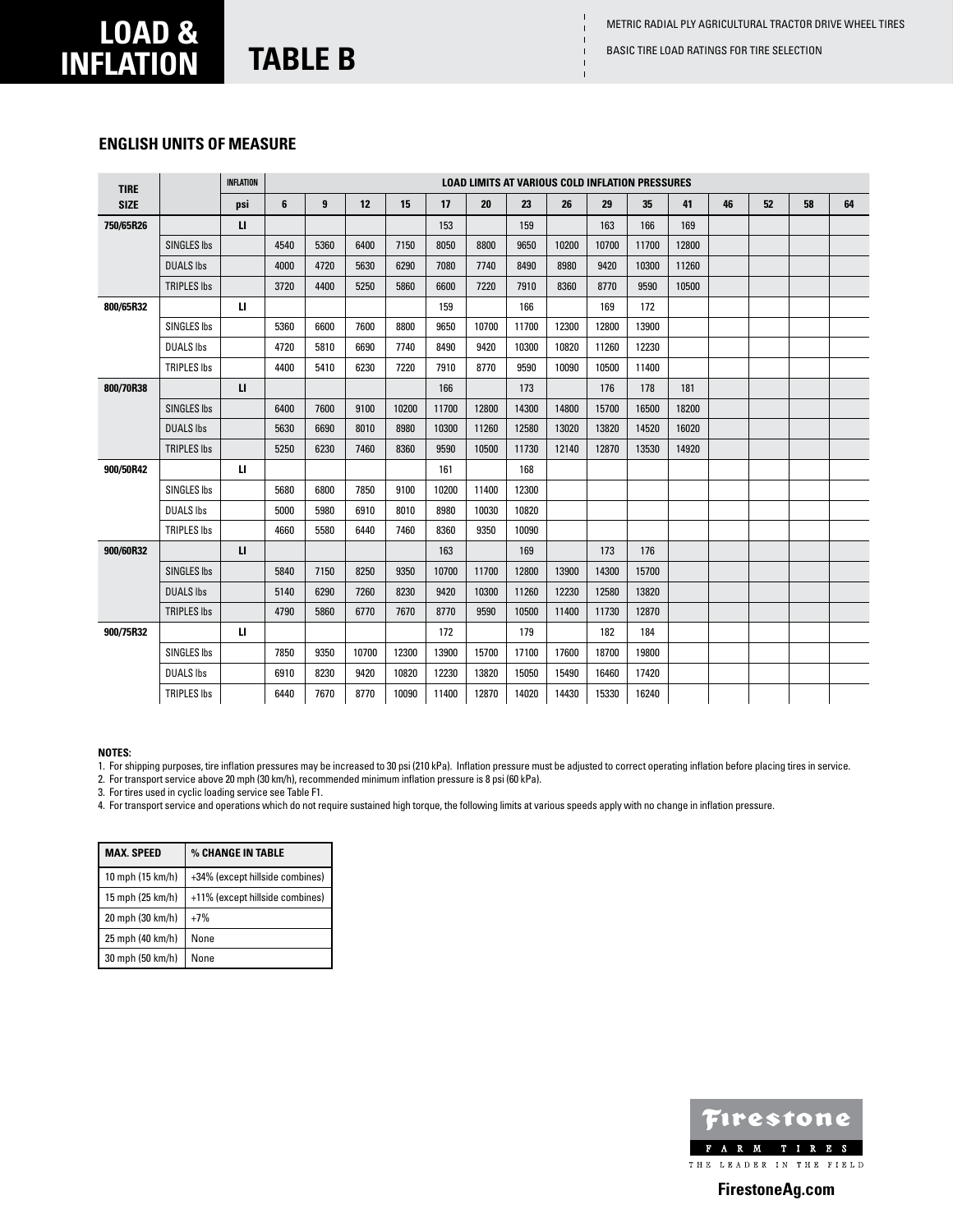### **load & inflation table B**

Metric Radial PLY Agricultural Tractor Drive Wheel Tires

### Basic Tire load ratings for tire selection

#### **METRIC units of measure**

|            | TIRE TYPE NOMENCLATURE               |                    |                    |
|------------|--------------------------------------|--------------------|--------------------|
|            |                                      | <b>MAX. SPEED</b>  |                    |
|            |                                      | <b>SPEED INDEX</b> | <b>SPEED INDEX</b> |
| <b>TRA</b> | <b>TIRE TYPE</b>                     | A8/B               | D                  |
| $R-1$      | Drive Wheel, Regular Tread           | 50 KM/H            | 65 KM/H            |
| $R-1W$     | Drive Wheel, Wet Traction Tread      | 50 KM/H            | 65 KM/H            |
| $R-2$      | Cane & Rice, Drive Wheel, Deep Tread | 40 KM/H            |                    |

|             |                 | <b>INFLATION</b> |     |     |      |              |       |      | <b>LOAD LIMITS AT VARIOUS COLD INFLATION PRESSURES</b> |      |                |      |      |      |      |     |     |
|-------------|-----------------|------------------|-----|-----|------|--------------|-------|------|--------------------------------------------------------|------|----------------|------|------|------|------|-----|-----|
| <b>TIRE</b> |                 | kPa              | 40  | 60  | 80   | 100          | 120   | 140  | 160                                                    | 180  | 200            | 240  | 280  | 320  | 360  | 400 | 440 |
| <b>SIZE</b> |                 | bar              | 0.4 | 0.6 | 0.8  | $\mathbf{1}$ | $1.2$ | 1.4  | 1.6                                                    | 1.8  | $\overline{2}$ | 2.4  | 2.8  | 3.2  | 3.6  | 4   | 4.4 |
| 230/95R48   |                 | п                |     |     |      |              | 114   |      | 121                                                    |      | 123            | 126  | 129  | 132  | 134  |     |     |
|             | SINGLES kg      |                  | 650 | 775 | 925  | 1030         | 1180  | 1320 | 1450                                                   | 1500 | 1550           | 1700 | 1850 | 2000 | 2120 |     |     |
|             | <b>DUALS kg</b> |                  | 570 | 680 | 810  | 910          | 1040  | 1160 | 1280                                                   | 1320 | 1360           | 1500 | 1630 | 1760 | 1870 |     |     |
|             | TRIPLES kg      |                  | 530 | 640 | 760  | 840          | 970   | 1080 | 1190                                                   | 1230 | 1270           | 1390 | 1520 | 1640 | 1740 |     |     |
| 280/70R16   |                 | п                |     |     |      |              | 95    |      | 102                                                    |      | 108            | 112  |      |      |      |     |     |
|             | SINGLES kg      |                  | 387 | 462 | 545  | 615          | 690   | 775  | 850                                                    | 925  | 1000           | 1120 |      |      |      |     |     |
|             | <b>DUALS kg</b> |                  | 340 | 410 | 480  | 540          | 610   | 680  | 750                                                    | 810  | 880            | 990  |      |      |      |     |     |
|             | TRIPLES kg      |                  | 320 | 380 | 450  | 500          | 570   | 640  | 700                                                    | 760  | 820            | 920  |      |      |      |     |     |
| 280/70R18   |                 | п                |     |     |      |              | 97    |      | 104                                                    |      | 110            | 114  |      |      |      |     |     |
|             | SINGLES kg      |                  | 412 | 487 | 580  | 650          | 730   | 825  | 900                                                    | 975  | 1060           | 1180 |      |      |      |     |     |
|             | <b>DUALS kg</b> |                  | 360 | 430 | 510  | 570          | 640   | 730  | 790                                                    | 860  | 930            | 1040 |      |      |      |     |     |
|             | TRIPLES kg      |                  | 340 | 400 | 480  | 530          | 600   | 680  | 740                                                    | 800  | 870            | 970  |      |      |      |     |     |
| 280/70R20   |                 | п                |     |     |      |              | 99    |      | 106                                                    |      | 112            | 116  |      |      |      |     |     |
|             | SINGLES kg      |                  | 425 | 515 | 600  | 690          | 775   | 850  | 950                                                    | 1030 | 1120           | 1250 |      |      |      |     |     |
|             | <b>DUALS kg</b> |                  | 370 | 450 | 530  | 610          | 680   | 750  | 840                                                    | 910  | 990            | 1100 |      |      |      |     |     |
|             | TRIPLES kg      |                  | 350 | 420 | 490  | 570          | 640   | 700  | 780                                                    | 840  | 920            | 1030 |      |      |      |     |     |
| 280/85R24   |                 | п                |     |     |      |              | 108   |      | 115                                                    |      |                |      |      |      |      |     |     |
|             | SINGLES kg      |                  | 560 | 670 | 775  | 875          | 1000  | 1120 | 1215                                                   |      |                |      |      |      |      |     |     |
|             | <b>DUALS kg</b> |                  | 490 | 590 | 680  | 770          | 880   | 990  | 1070                                                   |      |                |      |      |      |      |     |     |
|             | TRIPLES kg      |                  | 460 | 550 | 640  | 720          | 820   | 920  | 1000                                                   |      |                |      |      |      |      |     |     |
| 290/95R34   |                 | п                |     |     |      |              | 119   |      | 125                                                    |      | 129            | 131  |      |      |      |     |     |
|             | SINGLES kg      |                  | 750 | 925 | 1060 | 1215         | 1360  | 1500 | 1650                                                   | 1750 | 1850           | 1950 |      |      |      |     |     |
|             | <b>DUALS kg</b> |                  | 660 | 810 | 930  | 1070         | 1200  | 1320 | 1450                                                   | 1540 | 1630           | 1720 |      |      |      |     |     |
|             | TRIPLES kg      |                  | 620 | 760 | 870  | 1000         | 1120  | 1230 | 1350                                                   | 1440 | 1520           | 1600 |      |      |      |     |     |
| 300/70R20   |                 | $\mathbf{u}$     |     |     |      |              | 102   |      | 110                                                    |      | 116            | 120  |      |      |      |     |     |
|             | SINGLES kg      |                  | 475 | 580 | 670  | 750          | 850   | 950  | 1060                                                   | 1150 | 1250           | 1400 |      |      |      |     |     |
|             | <b>DUALS kg</b> |                  | 420 | 510 | 590  | 660          | 750   | 840  | 930                                                    | 1010 | 1100           | 1230 |      |      |      |     |     |
|             | TRIPLES kg      |                  | 390 | 480 | 550  | 620          | 700   | 780  | 870                                                    | 940  | 1030           | 1150 |      |      |      |     |     |
| 320/85R24   |                 | п                |     |     |      |              | 115   |      | 122                                                    |      |                |      |      |      |      |     |     |
|             | SINGLES kg      |                  | 670 | 825 | 950  | 1090         | 1215  | 1360 | 1500                                                   |      |                |      |      |      |      |     |     |
|             | <b>DUALS kg</b> |                  | 590 | 730 | 840  | 960          | 1070  | 1200 | 1320                                                   |      |                |      |      |      |      |     |     |
|             | TRIPLES kg      |                  | 550 | 680 | 780  | 890          | 1000  | 1120 | 1230                                                   |      |                |      |      |      |      |     |     |
| 320/85R28   |                 | п                |     |     |      |              | 118   |      | 124                                                    |      |                |      |      |      |      |     |     |
|             | SINGLES kg      |                  | 730 | 875 | 1030 | 1180         | 1320  | 1450 | 1600                                                   |      |                |      |      |      |      |     |     |
|             | <b>DUALS kg</b> |                  | 640 | 770 | 910  | 1040         | 1160  | 1280 | 1410                                                   |      |                |      |      |      |      |     |     |
|             | TRIPLES kg      |                  | 600 | 720 | 840  | 970          | 1080  | 1190 | 1310                                                   |      |                |      |      |      |      |     |     |

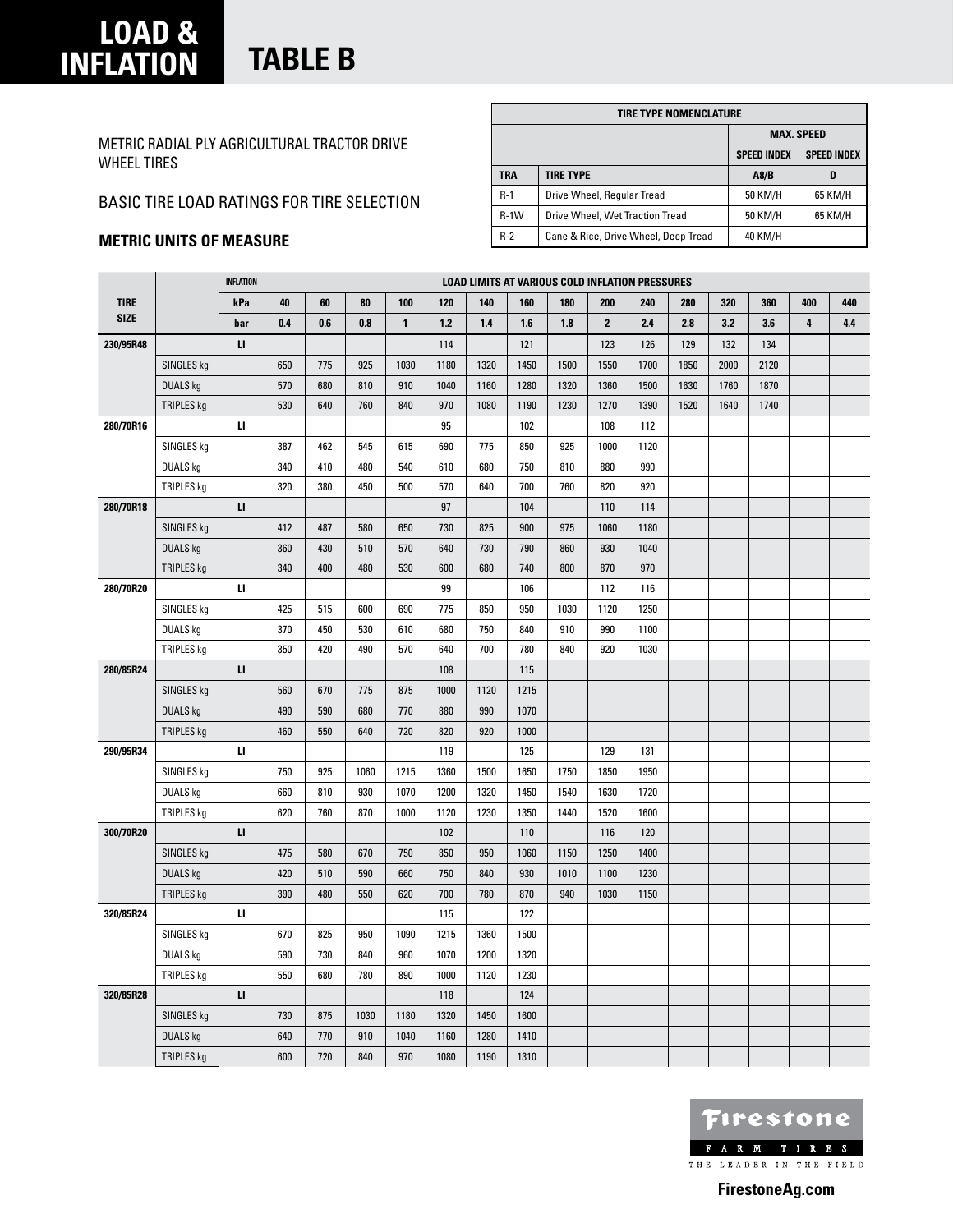#### **metric units of measure**

|             |                   | <b>INFLATION</b> |      |      |      |              |      | <b>LOAD LIMITS AT VARIOUS COLD INFLATION PRESSURES</b> |      |      |              |      |      |      |      |     |     |
|-------------|-------------------|------------------|------|------|------|--------------|------|--------------------------------------------------------|------|------|--------------|------|------|------|------|-----|-----|
| <b>TIRE</b> |                   | kPa              | 40   | 60   | 80   | 100          | 120  | 140                                                    | 160  | 180  | 200          | 240  | 280  | 320  | 360  | 400 | 440 |
| <b>SIZE</b> |                   | bar              | 0.4  | 0.6  | 0.8  | $\mathbf{1}$ | 1.2  | 1.4                                                    | 1.6  | 1.8  | $\mathbf{2}$ | 2.4  | 2.8  | 3.2  | 3.6  | 4   | 4.4 |
| 320/85R34   |                   | и                |      |      |      |              | 121  |                                                        | 127  |      | 131          | 133  |      |      |      |     |     |
|             | SINGLES kg        |                  | 800  | 975  | 1120 | 1285         | 1450 | 1600                                                   | 1750 | 1850 | 1950         | 2060 |      |      |      |     |     |
|             | DUALS kg          |                  | 700  | 860  | 990  | 1130         | 1280 | 1410                                                   | 1540 | 1630 | 1720         | 1810 |      |      |      |     |     |
|             | TRIPLES kg        |                  | 660  | 800  | 920  | 1050         | 1190 | 1310                                                   | 1440 | 1520 | 1600         | 1690 |      |      |      |     |     |
| 320/85R38   |                   | п                |      |      |      |              | 123  |                                                        | 129  |      | 133          | 135  | 138  | 141  | 143  |     |     |
|             | SINGLES kg        |                  | 850  | 1030 | 1180 | 1360         | 1550 | 1700                                                   | 1850 | 1950 | 2060         | 2180 | 2360 | 2575 | 2725 |     |     |
|             | <b>DUALS kg</b>   |                  | 750  | 910  | 1040 | 1200         | 1360 | 1500                                                   | 1630 | 1720 | 1810         | 1920 | 2080 | 2270 | 2400 |     |     |
|             | <b>TRIPLES kg</b> |                  | 700  | 840  | 970  | 1120         | 1270 | 1390                                                   | 1520 | 1600 | 1690         | 1790 | 1940 | 2110 | 2230 |     |     |
| 320/90R42   |                   | п                |      |      |      |              | 126  |                                                        | 133  |      | 136          | 139  |      |      |      |     |     |
|             | SINGLES kg        |                  | 950  | 1120 | 1320 | 1500         | 1700 | 1900                                                   | 2060 | 2180 | 2240         | 2430 |      |      |      |     |     |
|             | <b>DUALS kg</b>   |                  | 840  | 990  | 1160 | 1320         | 1500 | 1670                                                   | 1810 | 1920 | 1970         | 2140 |      |      |      |     |     |
|             | TRIPLES kg        |                  | 780  | 920  | 1080 | 1230         | 1390 | 1560                                                   | 1690 | 1790 | 1840         | 1990 |      |      |      |     |     |
| 320/90R46   |                   | п                |      |      |      |              | 127  |                                                        | 135  |      | 138          | 140  | 144  | 146  | 148  |     |     |
|             | SINGLES kg        |                  | 975  | 1180 | 1360 | 1550         | 1750 | 1950                                                   | 2180 | 2300 | 2360         | 2500 | 2800 | 3000 | 3150 |     |     |
|             | <b>DUALS kg</b>   |                  | 860  | 1040 | 1200 | 1360         | 1540 | 1720                                                   | 1920 | 2020 | 2080         | 2200 | 2460 | 2640 | 2770 |     |     |
|             | TRIPLES kg        |                  | 800  | 970  | 1120 | 1270         | 1440 | 1600                                                   | 1790 | 1890 | 1940         | 2050 | 2300 | 2460 | 2580 |     |     |
| 320/90R50   |                   | и                |      |      |      |              | 129  |                                                        | 136  |      | 140          | 142  | 145  | 148  |      |     |     |
|             | SINGLES kg        |                  | 1030 | 1250 | 1450 | 1650         | 1850 | 2060                                                   | 2240 | 2360 | 2500         | 2650 | 2900 | 3150 |      |     |     |
|             | DUALS kg          |                  | 910  | 1100 | 1280 | 1450         | 1630 | 1810                                                   | 1970 | 2080 | 2200         | 2330 | 2550 | 2770 |      |     |     |
|             | TRIPLES kg        |                  | 840  | 1030 | 1190 | 1350         | 1520 | 1690                                                   | 1840 | 1940 | 2050         | 2170 | 2380 | 2580 |      |     |     |
| 320/90R54   |                   | $\mathbf{u}$     |      |      |      |              | 131  |                                                        | 138  |      | 141          | 143  | 146  | 149  |      |     |     |
|             | SINGLES kg        |                  | 1060 | 1285 | 1500 | 1700         | 1950 | 2120                                                   | 2360 | 2500 | 2575         | 2725 | 3000 | 3250 |      |     |     |
|             | <b>DUALS kg</b>   |                  | 930  | 1130 | 1320 | 1500         | 1720 | 1870                                                   | 2080 | 2200 | 2270         | 2400 | 2640 | 2860 |      |     |     |
|             | TRIPLES kg        |                  | 870  | 1050 | 1230 | 1390         | 1600 | 1740                                                   | 1940 | 2050 | 2110         | 2230 | 2460 | 2670 |      |     |     |
| 340/85R24   |                   | и                |      |      |      |              | 119  |                                                        | 125  |      |              |      |      |      |      |     |     |
|             | SINGLES kg        |                  | 750  | 900  | 1030 | 1180         | 1360 | 1500                                                   | 1650 |      |              |      |      |      |      |     |     |
|             | DUALS kg          |                  | 660  | 790  | 910  | 1040         | 1200 | 1320                                                   | 1450 |      |              |      |      |      |      |     |     |
|             | TRIPLES kg        |                  | 620  | 740  | 840  | 970          | 1120 | 1230                                                   | 1350 |      |              |      |      |      |      |     |     |
| 340/85R28   |                   | п                |      |      |      |              | 121  |                                                        | 127  |      |              |      |      |      |      |     |     |
|             | SINGLES kg        |                  | 800  | 950  | 1120 | 1285         | 1450 | 1600                                                   | 1750 |      |              |      |      |      |      |     |     |
|             | <b>DUALS kg</b>   |                  | 700  | 840  | 990  | 1130         | 1280 | 1410                                                   | 1540 |      |              |      |      |      |      |     |     |
|             | TRIPLES kg        |                  | 660  | 780  | 920  | 1050         | 1190 | 1310                                                   | 1440 |      |              |      |      |      |      |     |     |
| 360/70R20   |                   | и                |      |      |      |              | 113  |                                                        | 120  |      | 125          | 129  |      |      |      |     |     |
|             | SINGLES kg        |                  | 630  | 750  | 875  | 1000         | 1150 | 1250                                                   | 1400 | 1500 | 1650         | 1850 |      |      |      |     |     |
|             | DUALS kg          |                  | 550  | 660  | 770  | 880          | 1010 | 1100                                                   | 1230 | 1320 | 1450         | 1630 |      |      |      |     |     |
|             | TRIPLES kg        |                  | 520  | 620  | 720  | 820          | 940  | 1030                                                   | 1150 | 1230 | 1350         | 1520 |      |      |      |     |     |

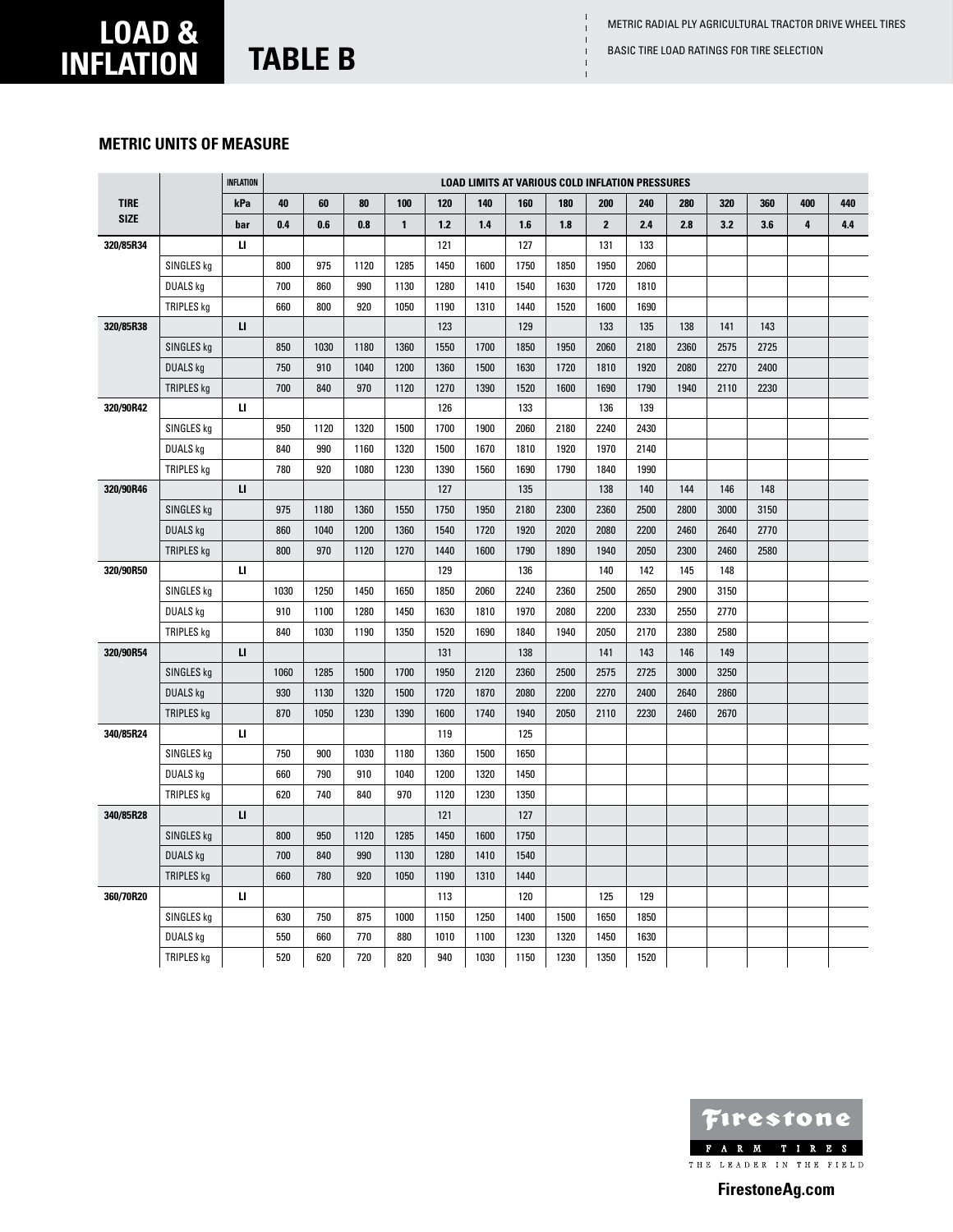# **load & inflation TABLE B** BASIC TIRE LOAD RATINGS FOR TIRE SELECTION

### **metric units of measure**

|             |                 | <b>INFLATION</b> |      |      |      |              |       |      |      |      |              | <b>LOAD LIMITS AT VARIOUS COLD INFLATION PRESSURES</b> |      |     |     |     |     |
|-------------|-----------------|------------------|------|------|------|--------------|-------|------|------|------|--------------|--------------------------------------------------------|------|-----|-----|-----|-----|
| <b>TIRE</b> |                 | kPa              | 40   | 60   | 80   | 100          | 120   | 140  | 160  | 180  | 200          | 240                                                    | 280  | 320 | 360 | 400 | 440 |
| <b>SIZE</b> |                 | bar              | 0.4  | 0.6  | 0.8  | $\mathbf{1}$ | $1.2$ | 1.4  | 1.6  | 1.8  | $\mathbf{2}$ | 2.4                                                    | 2.8  | 3.2 | 3.6 | 4   | 4.4 |
| 360/70R28   |                 | ш                |      |      |      |              | 118   |      | 125  |      |              |                                                        |      |     |     |     |     |
|             | SINGLES kg      |                  | 730  | 875  | 1030 | 1180         | 1320  | 1500 | 1650 |      |              |                                                        |      |     |     |     |     |
|             | DUALS kg        |                  | 640  | 770  | 910  | 1040         | 1160  | 1320 | 1450 |      |              |                                                        |      |     |     |     |     |
|             | TRIPLES kg      |                  | 600  | 720  | 850  | 970          | 1080  | 1230 | 1350 |      |              |                                                        |      |     |     |     |     |
| 380/70R24   |                 | IJ.              |      |      |      |              | 119   |      | 125  |      |              |                                                        |      |     |     |     |     |
|             | SINGLES kg      |                  | 750  | 900  | 1030 | 1180         | 1360  | 1500 | 1650 |      |              |                                                        |      |     |     |     |     |
|             | <b>DUALS kg</b> |                  | 660  | 790  | 910  | 1040         | 1200  | 1320 | 1450 |      |              |                                                        |      |     |     |     |     |
|             | TRIPLES kg      |                  | 620  | 740  | 840  | 970          | 1120  | 1230 | 1350 |      |              |                                                        |      |     |     |     |     |
| 380/70R28   |                 | п                |      |      |      |              | 121   |      | 127  |      |              |                                                        |      |     |     |     |     |
|             | SINGLES kg      |                  | 800  | 950  | 1120 | 1285         | 1450  | 1600 | 1750 |      |              |                                                        |      |     |     |     |     |
|             | DUALS kg        |                  | 700  | 840  | 990  | 1130         | 1280  | 1410 | 1540 |      |              |                                                        |      |     |     |     |     |
|             | TRIPLES kg      |                  | 660  | 780  | 920  | 1050         | 1190  | 1310 | 1440 |      |              |                                                        |      |     |     |     |     |
| 380/80R38   |                 | п                |      |      |      |              | 130   |      | 137  |      | 140          | 142                                                    |      |     |     |     |     |
|             | SINGLES kg      |                  | 1030 | 1250 | 1450 | 1650         | 1900  | 2060 | 2300 | 2430 | 2500         | 2650                                                   |      |     |     |     |     |
|             | <b>DUALS kg</b> |                  | 910  | 1100 | 1280 | 1450         | 1670  | 1810 | 2020 | 2140 | 2200         | 2330                                                   |      |     |     |     |     |
|             | TRIPLES kg      |                  | 840  | 1030 | 1190 | 1350         | 1560  | 1690 | 1890 | 1990 | 2050         | 2170                                                   |      |     |     |     |     |
| 380/85R24   |                 | ш                |      |      |      |              | 124   |      | 131  |      |              |                                                        |      |     |     |     |     |
|             | SINGLES kg      |                  | 875  | 1060 | 1250 | 1400         | 1600  | 1750 | 1950 |      |              |                                                        |      |     |     |     |     |
|             | DUALS kg        |                  | 770  | 930  | 1100 | 1230         | 1410  | 1540 | 1720 |      |              |                                                        |      |     |     |     |     |
|             | TRIPLES kg      |                  | 720  | 870  | 1030 | 1150         | 1310  | 1440 | 1600 |      |              |                                                        |      |     |     |     |     |
| 380/85R28   |                 | u                |      |      |      |              | 126   |      | 133  |      |              |                                                        |      |     |     |     |     |
|             | SINGLES kg      |                  | 950  | 1150 | 1320 | 1500         | 1700  | 1900 | 2060 |      |              |                                                        |      |     |     |     |     |
|             | DUALS kg        |                  | 840  | 1010 | 1160 | 1320         | 1500  | 1670 | 1810 |      |              |                                                        |      |     |     |     |     |
|             | TRIPLES kg      |                  | 780  | 940  | 1080 | 1230         | 1390  | 1560 | 1690 |      |              |                                                        |      |     |     |     |     |
| 380/85R30   |                 | ш                |      |      |      |              | 127   |      | 135  |      |              |                                                        |      |     |     |     |     |
|             | SINGLES kg      |                  | 975  | 1180 | 1360 | 1550         | 1750  | 1950 | 2180 |      |              |                                                        |      |     |     |     |     |
|             | DUALS kg        |                  | 860  | 1040 | 1200 | 1360         | 1540  | 1720 | 1920 |      |              |                                                        |      |     |     |     |     |
|             | TRIPLES kg      |                  | 800  | 970  | 1120 | 1270         | 1440  | 1600 | 1790 |      |              |                                                        |      |     |     |     |     |
| 380/85R34   |                 | IJ.              |      |      |      |              | 129   |      | 137  |      | 140          | 142                                                    | 145  |     |     |     |     |
|             | SINGLES kg      |                  | 1030 | 1250 | 1450 | 1650         | 1850  | 2060 | 2300 | 2430 | 2500         | 2650                                                   | 2900 |     |     |     |     |
|             | <b>DUALS kg</b> |                  | 910  | 1100 | 1280 | 1450         | 1630  | 1810 | 2020 | 2140 | 2200         | 2330                                                   | 2550 |     |     |     |     |
|             | TRIPLES kg      |                  | 840  | 1030 | 1190 | 1350         | 1520  | 1690 | 1890 | 1990 | 2050         | 2170                                                   | 2380 |     |     |     |     |
| 385/85R34   |                 | ш                |      |      |      |              | 130   |      | 138  |      | 141          | 143                                                    | 146  |     |     |     |     |
|             | SINGLES kg      |                  | 1060 | 1285 | 1500 | 1700         | 1900  | 2120 | 2360 | 2430 | 2575         | 2725                                                   | 3000 |     |     |     |     |
|             | DUALS kg        |                  | 930  | 1130 | 1320 | 1500         | 1670  | 1870 | 2080 | 2140 | 2270         | 2400                                                   | 2640 |     |     |     |     |
|             | TRIPLES kg      |                  | 870  | 1050 | 1230 | 1390         | 1560  | 1740 | 1940 | 1990 | 2110         | 2230                                                   | 2460 |     |     |     |     |
| 380/90R46   |                 | IJ.              |      |      |      |              | 137   |      | 144  |      | 147          | 149                                                    | 152  |     |     |     |     |
|             | SINGLES kg      |                  | 1285 | 1500 | 1750 | 2000         | 2300  | 2500 | 2800 | 2900 | 3075         | 3250                                                   | 3550 |     |     |     |     |
|             | DUALS kg        |                  | 1130 | 1320 | 1540 | 1760         | 2020  | 2200 | 2460 | 2550 | 2710         | 2860                                                   | 3120 |     |     |     |     |
|             | TRIPLES kg      |                  | 1050 | 1230 | 1440 | 1640         | 1890  | 2050 | 2300 | 2380 | 2520         | 2670                                                   | 2910 |     |     |     |     |

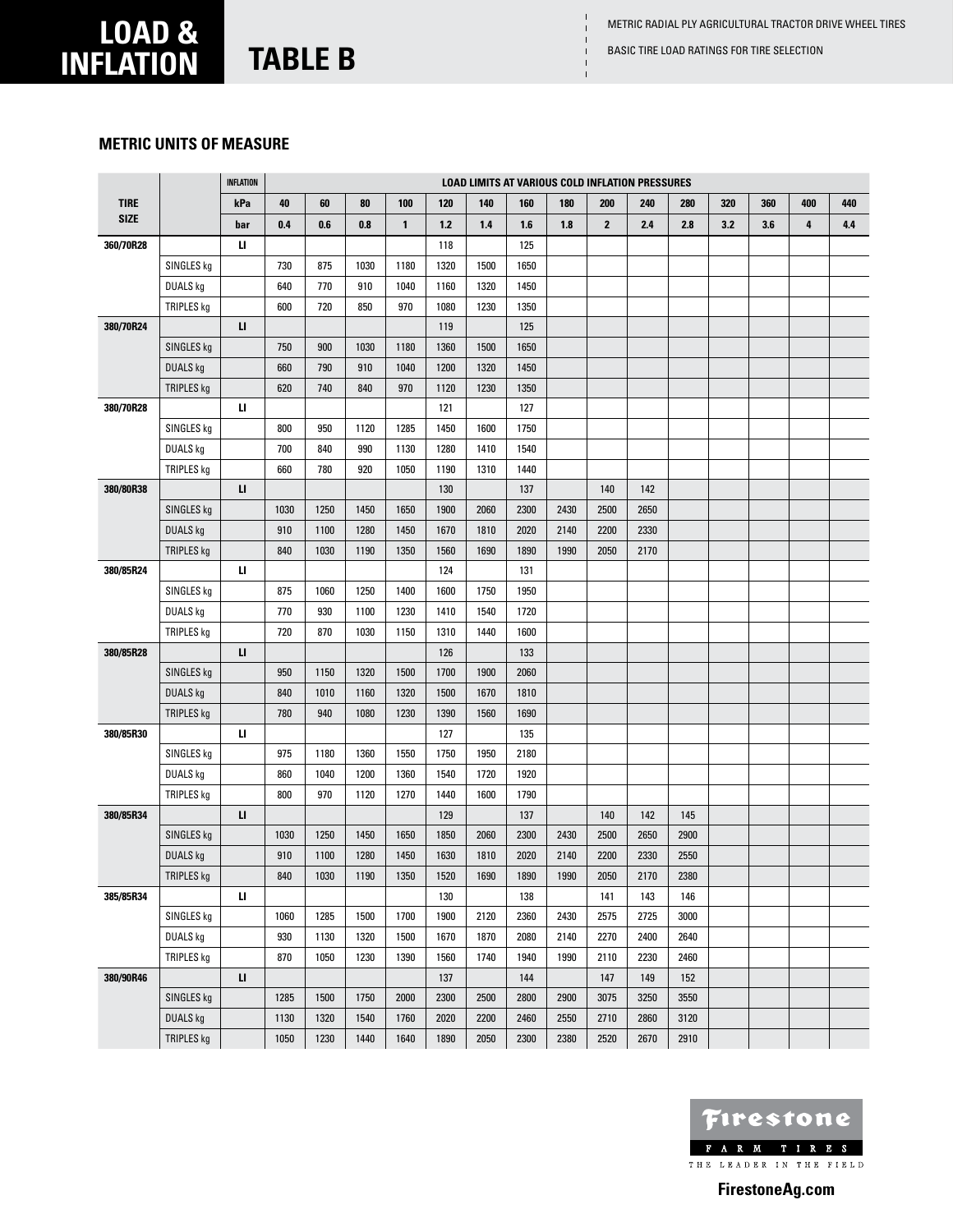### **metric units of measure**

|             |                   | <b>INFLATION</b> |      |      |      |              |       | <b>LOAD LIMITS AT VARIOUS COLD INFLATION PRESSURES</b> |      |      |              |      |      |      |      |      |      |
|-------------|-------------------|------------------|------|------|------|--------------|-------|--------------------------------------------------------|------|------|--------------|------|------|------|------|------|------|
| <b>TIRE</b> |                   | kPa              | 40   | 60   | 80   | 100          | 120   | 140                                                    | 160  | 180  | 200          | 240  | 280  | 320  | 360  | 400  | 440  |
| <b>SIZE</b> |                   | bar              | 0.4  | 0.6  | 0.8  | $\mathbf{1}$ | $1.2$ | 1.4                                                    | 1.6  | 1.8  | $\mathbf{2}$ | 2.4  | 2.8  | 3.2  | 3.6  | 4    | 4.4  |
| 380/90R50   |                   | и                |      |      |      |              | 138   |                                                        | 145  |      | 148          | 151  |      |      |      |      |      |
|             | SINGLES kg        |                  | 1320 | 1600 | 1850 | 2120         | 2360  | 2650                                                   | 2900 | 3075 | 3150         | 3450 |      |      |      |      |      |
|             | <b>DUALS</b> kg   |                  | 1160 | 1410 | 1630 | 1870         | 2080  | 2330                                                   | 2550 | 2710 | 2770         | 3040 |      |      |      |      |      |
|             | TRIPLES kg        |                  | 1080 | 1310 | 1520 | 1740         | 1940  | 2170                                                   | 2380 | 2520 | 2580         | 2830 |      |      |      |      |      |
| 380/90R54   |                   | п                |      |      |      |              | 140   |                                                        | 146  |      | 150          | 152  |      |      |      |      |      |
|             | SINGLES kg        |                  | 1360 | 1650 | 1950 | 2180         | 2500  | 2725                                                   | 3000 | 3150 | 3350         | 3550 |      |      |      |      |      |
|             | <b>DUALS kg</b>   |                  | 1200 | 1450 | 1720 | 1920         | 2200  | 2400                                                   | 2640 | 2770 | 2950         | 3120 |      |      |      |      |      |
|             | TRIPLES kg        |                  | 1120 | 1350 | 1600 | 1790         | 2050  | 2230                                                   | 2460 | 2580 | 2750         | 2910 |      |      |      |      |      |
| 380/105R50  |                   | и                |      |      |      |              | 143   |                                                        | 150  |      | 153          | 155  | 158  | 161  | 163  | 165  | 168  |
|             | SINGLES kg        |                  | 1500 | 1800 | 2120 | 2430         | 2725  | 3000                                                   | 3350 | 3450 | 3650         | 3875 | 4250 | 4625 | 4875 | 5150 | 5600 |
|             | DUALS kg          |                  | 1320 | 1580 | 1870 | 2140         | 2400  | 2640                                                   | 2950 | 3040 | 3210         | 3410 | 3740 | 4070 | 4290 | 4530 | 4930 |
|             | TRIPLES kg        |                  | 1230 | 1480 | 1740 | 1990         | 2230  | 2460                                                   | 2750 | 2830 | 2990         | 3180 | 3490 | 3790 | 4000 | 4220 | 4590 |
| 385/85R34   |                   | п                |      |      |      |              | 129   |                                                        | 137  |      | 140          | 142  | 145  |      |      |      |      |
|             | SINGLES kg        |                  | 1030 | 1250 | 1450 | 1650         | 1850  | 2060                                                   | 2300 | 2430 | 2500         | 2650 | 2900 |      |      |      |      |
|             | <b>DUALS kg</b>   |                  | 910  | 1100 | 1280 | 1450         | 1630  | 1810                                                   | 2020 | 2140 | 2200         | 2330 | 2550 |      |      |      |      |
|             | TRIPLES kg        |                  | 850  | 1030 | 1190 | 1350         | 1520  | 1690                                                   | 1890 | 1990 | 2050         | 2170 | 2380 |      |      |      |      |
| 420/70R24   |                   | ш                |      |      |      |              | 123   |                                                        | 130  |      |              |      |      |      |      |      |      |
|             | SINGLES kg        |                  | 875  | 1030 | 1215 | 1400         | 1550  | 1750                                                   | 1900 |      |              |      |      |      |      |      |      |
|             | DUALS kg          |                  | 770  | 910  | 1070 | 1230         | 1360  | 1540                                                   | 1670 |      |              |      |      |      |      |      |      |
|             | TRIPLES kg        |                  | 720  | 840  | 1000 | 1150         | 1270  | 1440                                                   | 1560 |      |              |      |      |      |      |      |      |
| 420/80R46   |                   | п                |      |      |      |              | 139   |                                                        | 145  |      | 149          | 151  | 154  | 156  | 159  | 161  |      |
|             | SINGLES kg        |                  | 1320 | 1600 | 1850 | 2120         | 2430  | 2650                                                   | 2900 | 3075 | 3250         | 3450 | 3750 | 4000 | 4375 | 4625 |      |
|             | <b>DUALS kg</b>   |                  | 1160 | 1410 | 1630 | 1870         | 2140  | 2330                                                   | 2550 | 2710 | 2860         | 3040 | 3300 | 3520 | 3850 | 4070 |      |
|             | <b>TRIPLES kg</b> |                  | 1080 | 1310 | 1520 | 1740         | 1990  | 2170                                                   | 2380 | 2520 | 2670         | 2830 | 3080 | 3280 | 3590 | 3790 |      |
| 420/85R24   |                   | и                |      |      |      |              | 129   |                                                        | 137  |      |              |      |      |      |      |      |      |
|             | SINGLES kg        |                  | 1030 | 1250 | 1450 | 1650         | 1850  | 2060                                                   | 2300 |      |              |      |      |      |      |      |      |
|             | DUALS kg          |                  | 910  | 1100 | 1280 | 1450         | 1630  | 1810                                                   | 2020 |      |              |      |      |      |      |      |      |
|             | <b>TRIPLES</b> kg |                  | 840  | 1030 | 1190 | 1350         | 1520  | 1690                                                   | 1890 |      |              |      |      |      |      |      |      |
| 420/85R26   |                   | п                |      |      |      |              | 131   |                                                        | 138  |      |              |      |      |      |      |      |      |
|             | SINGLES kg        |                  | 1060 | 1285 | 1500 | 1700         | 1950  | 2120                                                   | 2360 |      |              |      |      |      |      |      |      |
|             | <b>DUALS kg</b>   |                  | 930  | 1130 | 1320 | 1500         | 1720  | 1870                                                   | 2080 |      |              |      |      |      |      |      |      |
|             | <b>TRIPLES kg</b> |                  | 870  | 1050 | 1230 | 1390         | 1600  | 1740                                                   | 1940 |      |              |      |      |      |      |      |      |
| 420/85R28   |                   | ш                |      |      |      |              | 132   |                                                        | 139  |      |              |      |      |      |      |      |      |
|             | SINGLES kg        |                  | 1120 | 1320 | 1550 | 1750         | 2000  | 2240                                                   | 2430 |      |              |      |      |      |      |      |      |
|             | DUALS kg          |                  | 990  | 1160 | 1360 | 1540         | 1760  | 1970                                                   | 2140 |      |              |      |      |      |      |      |      |
|             | <b>TRIPLES</b> kg |                  | 920  | 1080 | 1270 | 1440         | 1640  | 1840                                                   | 1990 |      |              |      |      |      |      |      |      |
| 420/85R30   |                   | ш                |      |      |      |              | 133   |                                                        | 140  |      |              |      |      |      |      |      |      |
|             | SINGLES kg        |                  | 1150 | 1360 | 1600 | 1850         | 2060  | 2300                                                   | 2500 |      |              |      |      |      |      |      |      |
|             | DUALS kg          |                  | 1010 | 1200 | 1410 | 1630         | 1810  | 2020                                                   | 2200 |      |              |      |      |      |      |      |      |
|             | <b>TRIPLES kg</b> |                  | 940  | 1120 | 1310 | 1520         | 1690  | 1890                                                   | 2050 |      |              |      |      |      |      |      |      |

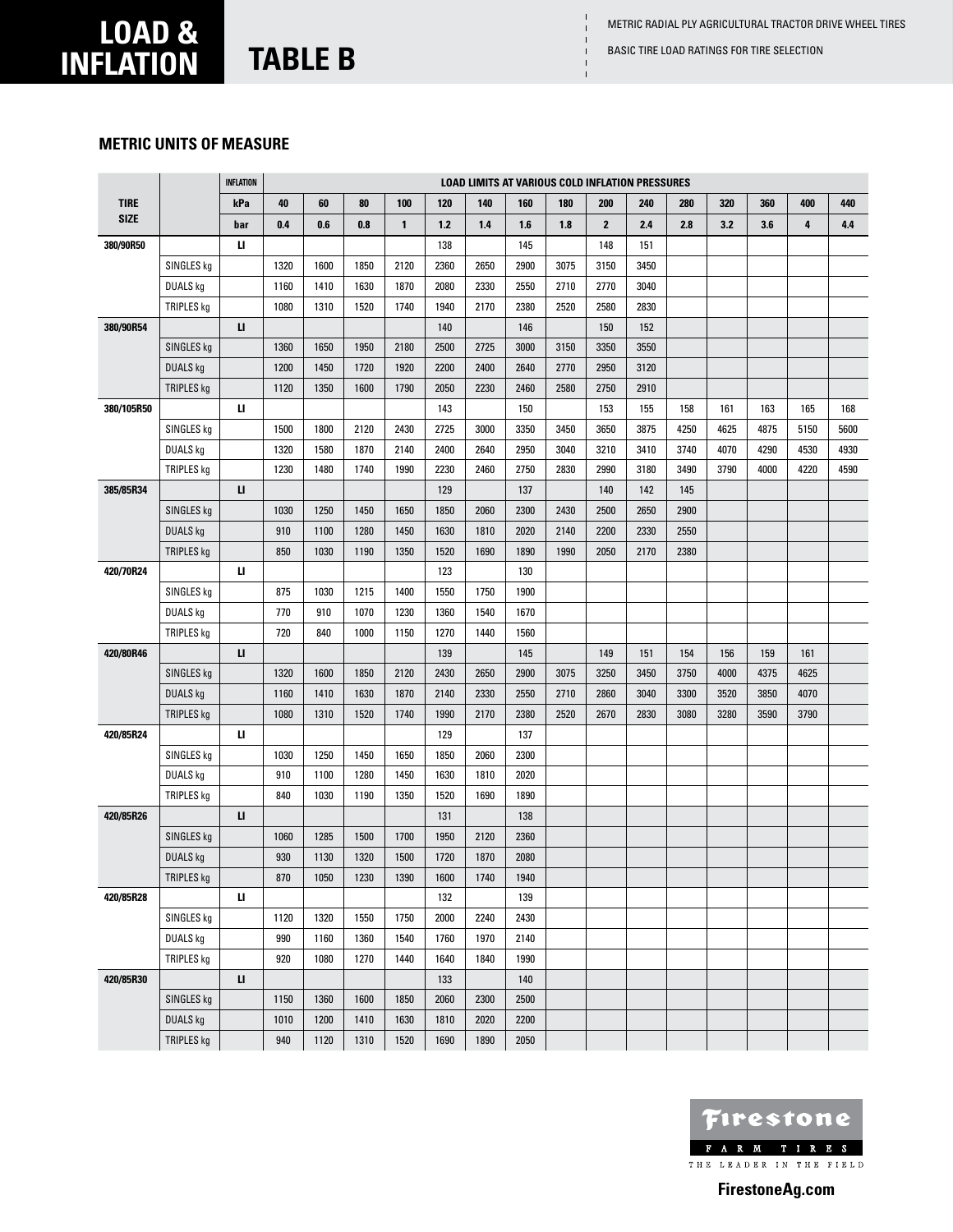# **load & inflation TABLE B BASIC TIRE LOAD RATINGS FOR TIRE SELECTION**

### **metric units of measure**

|             |                   | <b>INFLATION</b> |      |      |      |              |       | <b>LOAD LIMITS AT VARIOUS COLD INFLATION PRESSURES</b> |      |      |              |      |     |     |     |     |     |
|-------------|-------------------|------------------|------|------|------|--------------|-------|--------------------------------------------------------|------|------|--------------|------|-----|-----|-----|-----|-----|
| <b>TIRE</b> |                   | kPa              | 40   | 60   | 80   | 100          | 120   | 140                                                    | 160  | 180  | 200          | 240  | 280 | 320 | 360 | 400 | 440 |
| <b>SIZE</b> |                   | bar              | 0.4  | 0.6  | 0.8  | $\mathbf{1}$ | $1.2$ | 1.4                                                    | 1.6  | 1.8  | $\mathbf{2}$ | 2.4  | 2.8 | 3.2 | 3.6 | 4   | 4.4 |
| 420/85R34   |                   | и                |      |      |      |              | 135   |                                                        | 142  |      | 145          | 147  |     |     |     |     |     |
|             | SINGLES kg        |                  | 1215 | 1450 | 1700 | 1950         | 2180  | 2430                                                   | 2650 | 2800 | 2900         | 3075 |     |     |     |     |     |
|             | DUALS kg          |                  | 1070 | 1280 | 1500 | 1720         | 1920  | 2140                                                   | 2330 | 2460 | 2550         | 2710 |     |     |     |     |     |
|             | TRIPLES kg        |                  | 1000 | 1190 | 1390 | 1600         | 1790  | 1990                                                   | 2170 | 2300 | 2380         | 2520 |     |     |     |     |     |
| 420/85R38   |                   | п                |      |      |      |              | 137   |                                                        | 144  |      |              |      |     |     |     |     |     |
|             | SINGLES kg        |                  | 1285 | 1550 | 1800 | 2060         | 2300  | 2575                                                   | 2800 |      |              |      |     |     |     |     |     |
|             | <b>DUALS kg</b>   |                  | 1130 | 1360 | 1580 | 1810         | 2020  | 2270                                                   | 2460 |      |              |      |     |     |     |     |     |
|             | TRIPLES kg        |                  | 1050 | 1270 | 1480 | 1690         | 1890  | 2110                                                   | 2300 |      |              |      |     |     |     |     |     |
| 420/90R30   |                   | и                |      |      |      |              | 135   |                                                        | 142  |      | 145          |      |     |     |     |     |     |
|             | SINGLES kg        |                  | 1215 | 1450 | 1700 | 1900         | 2180  | 2430                                                   | 2650 | 2800 | 2900         |      |     |     |     |     |     |
|             | DUALS kg          |                  | 1070 | 1280 | 1500 | 1670         | 1920  | 2140                                                   | 2330 | 2460 | 2550         |      |     |     |     |     |     |
|             | TRIPLES kg        |                  | 1000 | 1190 | 1390 | 1560         | 1790  | 1990                                                   | 2170 | 2300 | 2380         |      |     |     |     |     |     |
| 460/85R30   |                   | п                |      |      |      |              | 138   |                                                        | 145  |      |              |      |     |     |     |     |     |
|             | SINGLES kg        |                  | 1320 | 1600 | 1850 | 2120         | 2360  | 2650                                                   | 2900 |      |              |      |     |     |     |     |     |
|             | DUALS kg          |                  | 1160 | 1410 | 1630 | 1870         | 2080  | 2330                                                   | 2550 |      |              |      |     |     |     |     |     |
|             | TRIPLES kg        |                  | 1080 | 1310 | 1520 | 1740         | 1940  | 2170                                                   | 2380 |      |              |      |     |     |     |     |     |
| 460/85R34   |                   | ц                |      |      |      |              | 140   | 144                                                    | 147  |      |              |      |     |     |     |     |     |
|             | SINGLES kg        |                  | 1400 | 1650 | 1950 | 2240         | 2500  | 2800                                                   | 3075 |      |              |      |     |     |     |     |     |
|             | DUALS kg          |                  | 1230 | 1450 | 1720 | 1970         | 2200  | 2460                                                   | 2710 |      |              |      |     |     |     |     |     |
|             | TRIPLES kg        |                  | 1150 | 1350 | 1600 | 1840         | 2050  | 2300                                                   | 2520 |      |              |      |     |     |     |     |     |
| 460/85R38   |                   | п                |      |      |      |              | 142   |                                                        | 149  |      |              |      |     |     |     |     |     |
|             | SINGLES kg        |                  | 1450 | 1750 | 2060 | 2360         | 2650  | 2900                                                   | 3250 |      |              |      |     |     |     |     |     |
|             | <b>DUALS kg</b>   |                  | 1280 | 1540 | 1810 | 2080         | 2330  | 2550                                                   | 2860 |      |              |      |     |     |     |     |     |
|             | <b>TRIPLES kg</b> |                  | 1190 | 1440 | 1690 | 1940         | 2170  | 2380                                                   | 2670 |      |              |      |     |     |     |     |     |
| 460/85R42   |                   | и                |      |      |      |              | 144   |                                                        | 150  |      |              |      |     |     |     |     |     |
|             | SINGLES kg        |                  | 1550 | 1850 | 2180 | 2430         | 2800  | 3075                                                   | 3350 |      |              |      |     |     |     |     |     |
|             | DUALS kg          |                  | 1360 | 1630 | 1920 | 2140         | 2460  | 2710                                                   | 2950 |      |              |      |     |     |     |     |     |
|             | TRIPLES kg        |                  | 1270 | 1520 | 1790 | 1990         | 2300  | 2520                                                   | 2750 |      |              |      |     |     |     |     |     |
| 480/65R24   |                   | и                |      |      |      |              | 127   |                                                        | 133  |      | 137          | 140  |     |     |     |     |     |
|             | SINGLES kg        |                  | 975  | 1180 | 1360 | 1550         | 1750  | 1900                                                   | 2060 | 2180 | 2300         | 2500 |     |     |     |     |     |
|             | <b>DUALS kg</b>   |                  | 860  | 1040 | 1200 | 1360         | 1540  | 1670                                                   | 1810 | 1920 | 2020         | 2200 |     |     |     |     |     |
|             | <b>TRIPLES kg</b> |                  | 800  | 970  | 1120 | 1270         | 1440  | 1560                                                   | 1690 | 1790 | 1890         | 2050 |     |     |     |     |     |
| 480/70R24   |                   | ц                |      |      |      |              | 131   |                                                        | 138  |      |              |      |     |     |     |     |     |
|             | SINGLES kg        |                  | 1060 | 1285 | 1500 | 1700         | 1950  | 2120                                                   | 2360 |      |              |      |     |     |     |     |     |
|             | DUALS kg          |                  | 930  | 1130 | 1320 | 1500         | 1720  | 1870                                                   | 2080 |      |              |      |     |     |     |     |     |
|             | TRIPLES kg        |                  | 870  | 1050 | 1230 | 1390         | 1600  | 1740                                                   | 1940 |      |              |      |     |     |     |     |     |
| 480/70R28   |                   | п                |      |      |      |              | 133   |                                                        | 140  |      |              |      |     |     |     |     |     |
|             | SINGLES kg        |                  | 1150 | 1360 | 1600 | 1850         | 2060  | 2300                                                   | 2500 |      |              |      |     |     |     |     |     |
|             | DUALS kg          |                  | 1010 | 1200 | 1410 | 1630         | 1810  | 2020                                                   | 2200 |      |              |      |     |     |     |     |     |
|             | TRIPLES kg        |                  | 940  | 1120 | 1310 | 1520         | 1690  | 1890                                                   | 2050 |      |              |      |     |     |     |     |     |

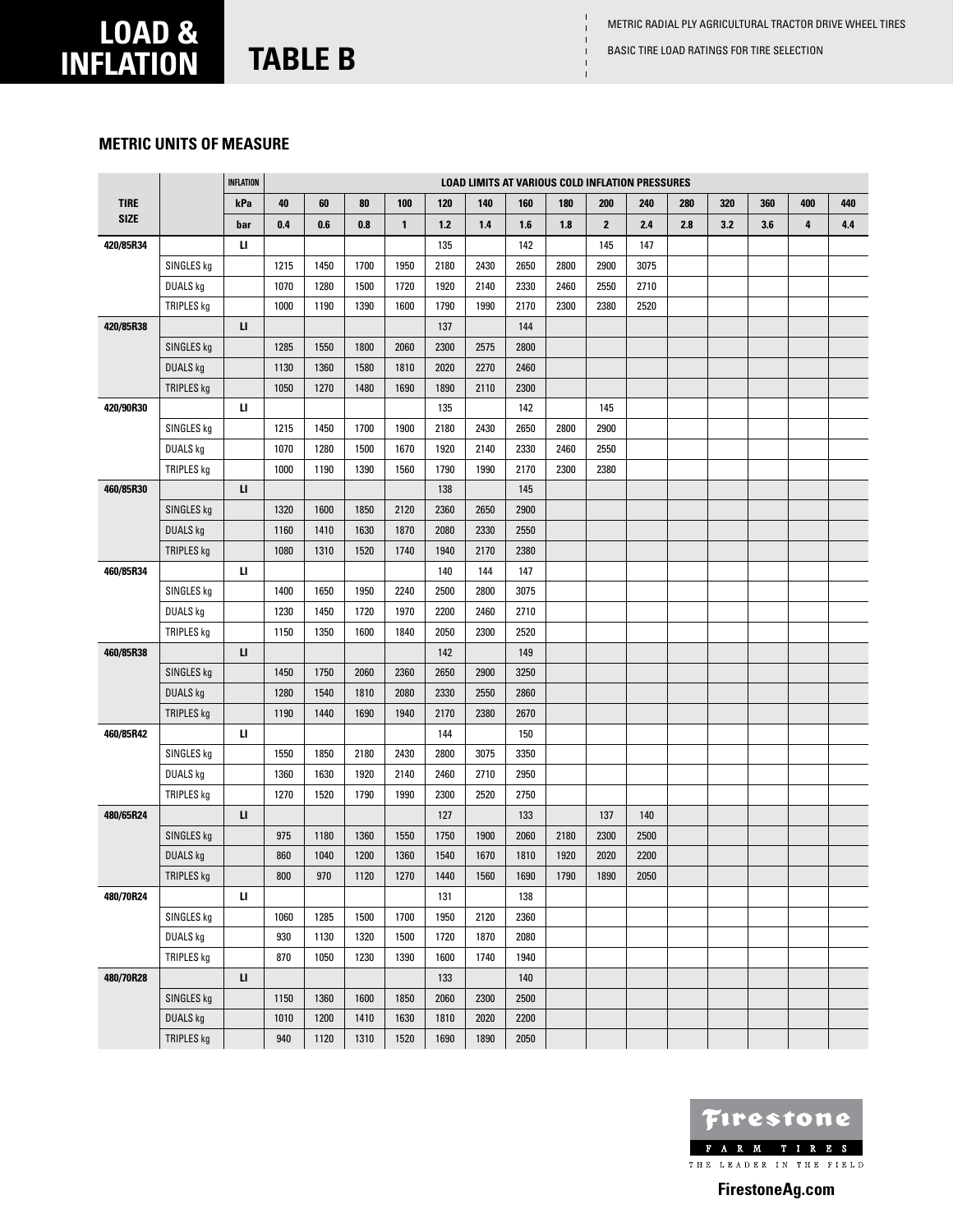#### **metric units of measure**

|             |                   | <b>INFLATION</b> |      |      |      |              |       |      | <b>LOAD LIMITS AT VARIOUS COLD INFLATION PRESSURES</b> |      |              |      |      |      |      |     |     |
|-------------|-------------------|------------------|------|------|------|--------------|-------|------|--------------------------------------------------------|------|--------------|------|------|------|------|-----|-----|
| <b>TIRE</b> |                   | kPa              | 40   | 60   | 80   | 100          | 120   | 140  | 160                                                    | 180  | 200          | 240  | 280  | 320  | 360  | 400 | 440 |
| <b>SIZE</b> |                   | bar              | 0.4  | 0.6  | 0.8  | $\mathbf{1}$ | $1.2$ | 1.4  | 1.6                                                    | 1.8  | $\mathbf{2}$ | 2.4  | 2.8  | 3.2  | 3.6  | 4   | 4.4 |
| 480/70R30   |                   | и                |      |      |      |              | 134   |      | 141                                                    |      | 145          | 147  | 150  | 152  |      |     |     |
|             | SINGLES kg        |                  | 1180 | 1400 | 1650 | 1900         | 2120  | 2360 | 2575                                                   | 2725 | 2900         | 3075 | 3350 | 3550 |      |     |     |
|             | <b>DUALS</b> kg   |                  | 1040 | 1230 | 1450 | 1670         | 1870  | 2080 | 2270                                                   | 2400 | 2550         | 2710 | 2950 | 3120 |      |     |     |
|             | TRIPLES kg        |                  | 970  | 1150 | 1350 | 1560         | 1740  | 1940 | 2110                                                   | 2230 | 2380         | 2520 | 2750 | 2910 |      |     |     |
| 480/70R34   |                   | п                |      |      |      |              | 136   |      | 143                                                    |      | 146          | 149  | 152  | 155  |      |     |     |
|             | SINGLES kg        |                  | 1250 | 1500 | 1750 | 2000         | 2240  | 2500 | 2725                                                   | 2900 | 3000         | 3250 | 3550 | 3875 |      |     |     |
|             | DUALS kg          |                  | 1100 | 1320 | 1540 | 1760         | 1970  | 2200 | 2400                                                   | 2550 | 2640         | 2860 | 3120 | 3410 |      |     |     |
|             | TRIPLES kg        |                  | 1030 | 1230 | 1440 | 1640         | 1840  | 2050 | 2240                                                   | 2380 | 2460         | 2670 | 2910 | 3180 |      |     |     |
| 480/70R38   |                   | и                |      |      |      |              | 138   |      | 145                                                    |      |              |      |      |      |      |     |     |
|             | SINGLES kg        |                  | 1320 | 1600 | 1850 | 2120         | 2360  | 2650 | 2900                                                   |      |              |      |      |      |      |     |     |
|             | DUALS kg          |                  | 1160 | 1410 | 1630 | 1870         | 2080  | 2330 | 2550                                                   |      |              |      |      |      |      |     |     |
|             | TRIPLES kg        |                  | 1080 | 1310 | 1520 | 1740         | 1940  | 2170 | 2380                                                   |      |              |      |      |      |      |     |     |
| 480/80R30   |                   | п                |      |      |      |              | 139   |      | 145                                                    |      |              |      |      |      |      |     |     |
|             | SINGLES kg        |                  | 1320 | 1600 | 1850 | 2120         | 2430  | 2650 | 2900                                                   | 3075 | 3250         | 3450 | 3750 | 4000 | 4375 |     |     |
|             | <b>DUALS kg</b>   |                  | 1160 | 1410 | 1630 | 1870         | 2140  | 2330 | 2550                                                   | 2710 | 2860         | 3040 | 3300 | 3520 | 3850 |     |     |
|             | TRIPLES kg        |                  | 1080 | 1310 | 1520 | 1740         | 1990  | 2170 | 2380                                                   | 2520 | 2670         | 2830 | 3080 | 3280 | 3590 |     |     |
| 480/80R38   |                   | и                |      |      |      |              | 142   |      | 149                                                    |      |              |      |      |      |      |     |     |
|             | SINGLES kg        |                  | 1500 | 1800 | 2060 | 2360         | 2650  | 3000 | 3250                                                   |      |              |      |      |      |      |     |     |
|             | DUALS kg          |                  | 1320 | 1580 | 1810 | 2080         | 2330  | 2640 | 2860                                                   |      |              |      |      |      |      |     |     |
|             | TRIPLES kg        |                  | 1230 | 1480 | 1690 | 1940         | 2170  | 2460 | 2670                                                   |      |              |      |      |      |      |     |     |
| 480/80R42   |                   | п                |      |      |      |              | 144   |      | 151                                                    |      | 154          |      |      |      |      |     |     |
|             | SINGLES kg        |                  | 1550 | 1850 | 2180 | 2500         | 2800  | 3150 | 3450                                                   | 3650 | 3750         |      |      |      |      |     |     |
|             | <b>DUALS kg</b>   |                  | 1360 | 1630 | 1920 | 2200         | 2460  | 2770 | 3040                                                   | 3210 | 3300         |      |      |      |      |     |     |
|             | <b>TRIPLES kg</b> |                  | 1270 | 1520 | 1790 | 2050         | 2300  | 2580 | 2830                                                   | 2990 | 3080         |      |      |      |      |     |     |
| 480/80R46   |                   | и                |      |      |      |              | 145   |      | 152                                                    |      | 155          | 158  |      |      |      |     |     |
|             | SINGLES kg        |                  | 1650 | 1950 | 2300 | 2575         | 2900  | 3250 | 3550                                                   | 3750 | 3875         | 4250 |      |      |      |     |     |
|             | DUALS kg          |                  | 1450 | 1720 | 2020 | 2270         | 2550  | 2860 | 3120                                                   | 3300 | 3410         | 3740 |      |      |      |     |     |
|             | TRIPLES kg        |                  | 1350 | 1600 | 1890 | 2110         | 2380  | 2670 | 2910                                                   | 3080 | 3180         | 3490 |      |      |      |     |     |
| 480/80R50   |                   | п                |      |      |      |              | 147   |      | 154                                                    |      | 157          | 159  |      |      |      |     |     |
|             | SINGLES kg        |                  | 1700 | 2060 | 2360 | 2725         | 3075  | 3450 | 3750                                                   | 3875 | 4125         | 4375 |      |      |      |     |     |
|             | <b>DUALS</b> kg   |                  | 1500 | 1810 | 2080 | 2400         | 2710  | 3040 | 3300                                                   | 3410 | 3630         | 3850 |      |      |      |     |     |
|             | <b>TRIPLES kg</b> |                  | 1390 | 1690 | 1940 | 2230         | 2520  | 2830 | 3080                                                   | 3180 | 3380         | 3590 |      |      |      |     |     |
| 480/85R34   |                   | п                |      |      |      |              | 142   |      | 149                                                    |      |              |      |      |      |      |     |     |
|             | SINGLES kg        |                  | 1500 | 1800 | 2060 | 2360         | 2650  | 3000 | 3250                                                   |      |              |      |      |      |      |     |     |
|             | DUALS kg          |                  | 1320 | 1580 | 1810 | 2080         | 2330  | 2640 | 2860                                                   |      |              |      |      |      |      |     |     |
|             | TRIPLES kg        |                  | 1230 | 1480 | 1690 | 1940         | 2170  | 2460 | 2670                                                   |      |              |      |      |      |      |     |     |
| 520/70R38   |                   | п                |      |      |      |              | 143   |      | 150                                                    |      |              |      |      |      |      |     |     |
|             | SINGLES kg        |                  | 1500 | 1800 | 2120 | 2360         | 2725  | 3000 | 3350                                                   |      |              |      |      |      |      |     |     |
|             | DUALS kg          |                  | 1320 | 1580 | 1870 | 2080         | 2400  | 2640 | 2950                                                   |      |              |      |      |      |      |     |     |
|             | TRIPLES kg        |                  | 1230 | 1480 | 1740 | 1940         | 2240  | 2460 | 2750                                                   |      |              |      |      |      |      |     |     |

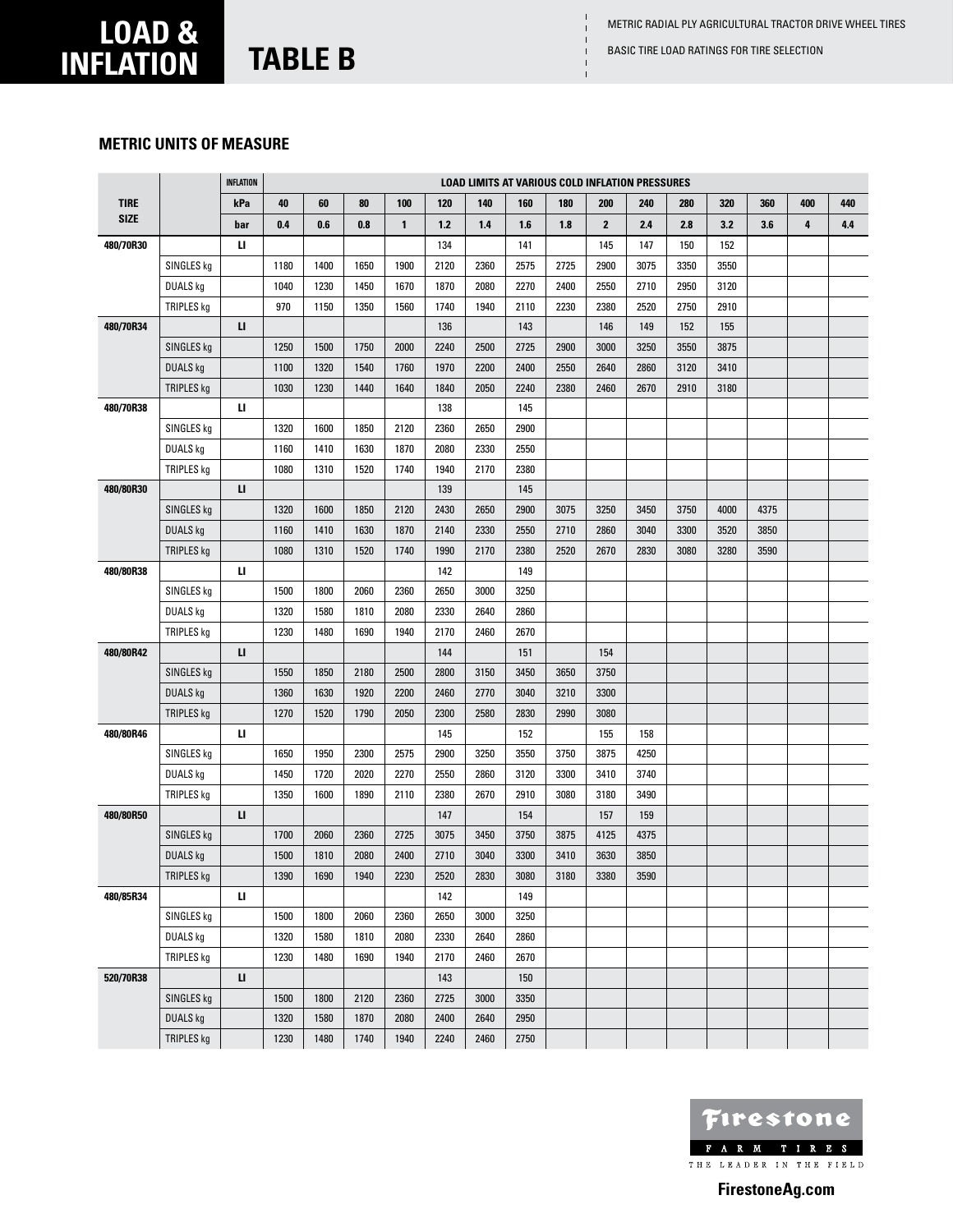#### **metric units of measure**

|             |                 | <b>INFLATION</b> |      |      |      |              |       |      | <b>LOAD LIMITS AT VARIOUS COLD INFLATION PRESSURES</b> |      |              |      |      |     |     |     |     |
|-------------|-----------------|------------------|------|------|------|--------------|-------|------|--------------------------------------------------------|------|--------------|------|------|-----|-----|-----|-----|
| <b>TIRE</b> |                 | kPa              | 40   | 60   | 80   | 100          | 120   | 140  | 160                                                    | 180  | 200          | 240  | 280  | 320 | 360 | 400 | 440 |
| <b>SIZE</b> |                 | bar              | 0.4  | 0.6  | 0.8  | $\mathbf{1}$ | $1.2$ | 1.4  | 1.6                                                    | 1.8  | $\mathbf{2}$ | 2.4  | 2.8  | 3.2 | 3.6 | 4   | 4.4 |
| 520/85R34   |                 | u.               |      |      |      |              | 146   |      | 154                                                    |      | 157          | 159  | 162  |     |     |     |     |
|             | SINGLES kg      |                  | 1700 | 2000 | 2360 | 2725         | 3000  | 3350 | 3750                                                   | 3875 | 4125         | 4375 | 4750 |     |     |     |     |
|             | DUALS kg        |                  | 1500 | 1760 | 2080 | 2400         | 2640  | 2950 | 3300                                                   | 3410 | 3630         | 3850 | 4180 |     |     |     |     |
|             | TRIPLES kg      |                  | 1390 | 1640 | 1940 | 2230         | 2460  | 2750 | 3080                                                   | 3180 | 3380         | 3590 | 3900 |     |     |     |     |
| 520/85R38   |                 | п                |      |      |      |              | 148   |      | 155                                                    |      |              |      |      |     |     |     |     |
|             | SINGLES kg      |                  | 1750 | 2120 | 2500 | 2800         | 3150  | 3550 | 3875                                                   |      |              |      |      |     |     |     |     |
|             | <b>DUALS kg</b> |                  | 1540 | 1870 | 2200 | 2460         | 2770  | 3120 | 3410                                                   |      |              |      |      |     |     |     |     |
|             | TRIPLES kg      |                  | 1440 | 1740 | 2050 | 2300         | 2580  | 2910 | 3180                                                   |      |              |      |      |     |     |     |     |
| 520/85R42   |                 | ш                |      |      |      |              | 150   |      | 157                                                    |      | 160          | 162  | 165  |     |     |     |     |
|             | SINGLES kg      |                  | 1850 | 2240 | 2575 | 3000         | 3350  | 3750 | 4125                                                   | 4250 | 4500         | 4750 | 5150 |     |     |     |     |
|             | DUALS kg        |                  | 1630 | 1970 | 2270 | 2640         | 2950  | 3300 | 3630                                                   | 3740 | 3960         | 4180 | 4530 |     |     |     |     |
|             | TRIPLES kg      |                  | 1520 | 1840 | 2110 | 2460         | 2750  | 3080 | 3380                                                   | 3490 | 3690         | 3900 | 4220 |     |     |     |     |
| 520/85R46   |                 | п                |      |      |      |              | 151   |      | 158                                                    |      |              |      |      |     |     |     |     |
|             | SINGLES kg      |                  | 1950 | 2300 | 2725 | 3075         | 3450  | 3875 | 4250                                                   |      |              |      |      |     |     |     |     |
|             | <b>DUALS kg</b> |                  | 1720 | 2020 | 2400 | 2710         | 3040  | 3410 | 3740                                                   |      |              |      |      |     |     |     |     |
|             | TRIPLES kg      |                  | 1600 | 1890 | 2230 | 2520         | 2830  | 3180 | 3490                                                   |      |              |      |      |     |     |     |     |
| 540/65R24   |                 | ш                |      |      |      |              | 134   |      | 140                                                    |      |              |      |      |     |     |     |     |
|             | SINGLES kg      |                  | 1180 | 1400 | 1650 | 1850         | 2120  | 2300 | 2500                                                   |      |              |      |      |     |     |     |     |
|             | DUALS kg        |                  | 1040 | 1230 | 1450 | 1630         | 1870  | 2020 | 2200                                                   |      |              |      |      |     |     |     |     |
|             | TRIPLES kg      |                  | 970  | 1150 | 1350 | 1520         | 1740  | 1890 | 2050                                                   |      |              |      |      |     |     |     |     |
| 540/65R30   |                 | п                |      |      |      |              | 137   |      | 143                                                    |      | 147          | 150  |      |     |     |     |     |
|             | SINGLES kg      |                  | 1285 | 1550 | 1800 | 2060         | 2300  | 2575 | 2725                                                   | 2900 | 3075         | 3350 |      |     |     |     |     |
|             | <b>DUALS kg</b> |                  | 1130 | 1360 | 1580 | 1810         | 2020  | 2270 | 2400                                                   | 2550 | 2710         | 2950 |      |     |     |     |     |
|             | TRIPLES kg      |                  | 1050 | 1270 | 1480 | 1690         | 1890  | 2110 | 2230                                                   | 2380 | 2520         | 2750 |      |     |     |     |     |
| 540/65R34   |                 | ш                |      |      |      |              | 140   |      | 145                                                    |      | 149          | 152  |      |     |     |     |     |
|             | SINGLES kg      |                  | 1360 | 1650 | 1900 | 2180         | 2500  | 2725 | 2900                                                   | 3075 | 3250         | 3550 |      |     |     |     |     |
|             | DUALS kg        |                  | 1200 | 1450 | 1670 | 1920         | 2200  | 2400 | 2550                                                   | 2710 | 2860         | 3120 |      |     |     |     |     |
|             | TRIPLES kg      |                  | 1120 | 1350 | 1560 | 1790         | 2050  | 2230 | 2380                                                   | 2520 | 2670         | 2910 |      |     |     |     |     |
| 540/65R38   |                 | IJ.              |      |      |      |              | 141   |      | 147                                                    |      |              |      |      |     |     |     |     |
|             | SINGLES kg      |                  | 1450 | 1750 | 2000 | 2300         | 2575  | 2800 | 3075                                                   |      |              |      |      |     |     |     |     |
|             | <b>DUALS kg</b> |                  | 1280 | 1540 | 1760 | 2020         | 2270  | 2460 | 2710                                                   |      |              |      |      |     |     |     |     |
|             | TRIPLES kg      |                  | 1190 | 1440 | 1640 | 1890         | 2110  | 2300 | 2520                                                   |      |              |      |      |     |     |     |     |
| 580/85R42   |                 | ш                |      |      |      |              | 156   |      | 163                                                    |      | 166          | 168  |      |     |     |     |     |
|             | SINGLES kg      |                  | 2180 | 2650 | 3075 | 3550         | 4000  | 4375 | 4875                                                   | 5000 | 5300         | 5600 |      |     |     |     |     |
|             | DUALS kg        |                  | 1920 | 2330 | 2710 | 3120         | 3520  | 3850 | 4290                                                   | 4400 | 4660         | 4930 |      |     |     |     |     |
|             | TRIPLES kg      |                  | 1790 | 2170 | 2520 | 2910         | 3280  | 3590 | 4000                                                   | 4100 | 4350         | 4590 |      |     |     |     |     |
| 600/65R28   |                 | п                |      |      |      |              | 142   |      | 148                                                    |      | 152          | 154  |      |     |     |     |     |
|             | SINGLES kg      |                  | 1500 | 1750 | 2060 | 2360         | 2650  | 2900 | 3150                                                   | 3350 | 3550         | 3750 |      |     |     |     |     |
|             | <b>DUALS kg</b> |                  | 1320 | 1540 | 1810 | 2080         | 2330  | 2550 | 2770                                                   | 2950 | 3120         | 3300 |      |     |     |     |     |
|             | TRIPLES kg      |                  | 1230 | 1440 | 1690 | 1940         | 2170  | 2380 | 2580                                                   | 2750 | 2910         | 3080 |      |     |     |     |     |

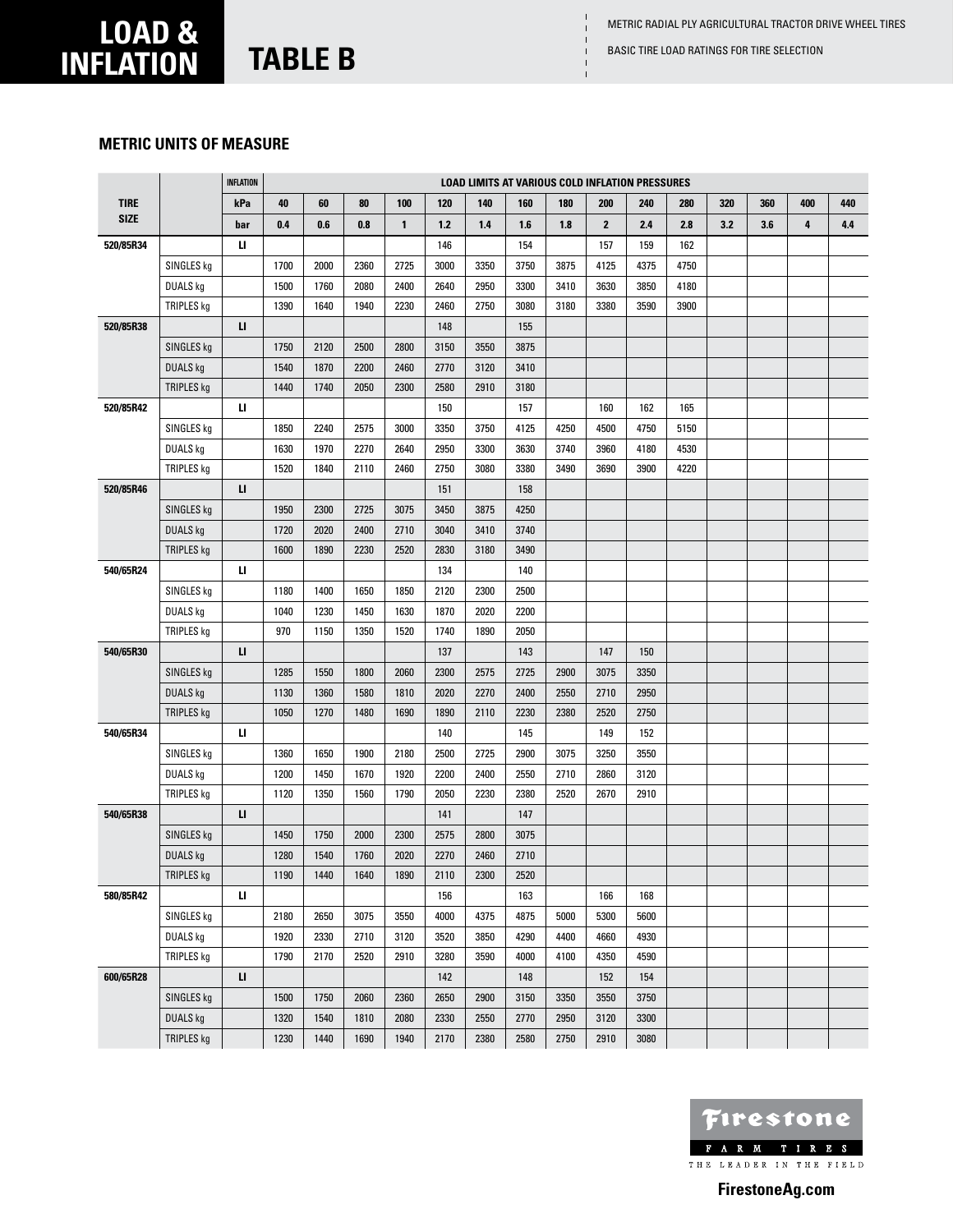### **metric units of measure**

|             |                   | <b>INFLATION</b> |      |      |      |              |       | <b>LOAD LIMITS AT VARIOUS COLD INFLATION PRESSURES</b> |      |      |              |      |      |      |     |     |     |
|-------------|-------------------|------------------|------|------|------|--------------|-------|--------------------------------------------------------|------|------|--------------|------|------|------|-----|-----|-----|
| <b>TIRE</b> |                   | kPa              | 40   | 60   | 80   | 100          | 120   | 140                                                    | 160  | 180  | 200          | 240  | 280  | 320  | 360 | 400 | 440 |
| <b>SIZE</b> |                   | bar              | 0.4  | 0.6  | 0.8  | $\mathbf{1}$ | $1.2$ | 1.4                                                    | 1.6  | 1.8  | $\mathbf{2}$ | 2.4  | 2.8  | 3.2  | 3.6 | 4   | 4.4 |
| 600/65R38   |                   | п                |      |      |      |              | 147   |                                                        | 153  |      | 156          | 159  | 162  | 165  |     |     |     |
|             | SINGLES kg        |                  | 1700 | 2060 | 2360 | 2725         | 3075  | 3350                                                   | 3650 | 3875 | 4000         | 4375 | 4750 | 5150 |     |     |     |
|             | DUALS kg          |                  | 1500 | 1810 | 2080 | 2400         | 2710  | 2950                                                   | 3210 | 3410 | 3520         | 3850 | 4180 | 4530 |     |     |     |
|             | TRIPLES kg        |                  | 1390 | 1690 | 1940 | 2230         | 2520  | 2750                                                   | 2990 | 3180 | 3280         | 3590 | 3900 | 4220 |     |     |     |
| 600/70R28   |                   | $\mathbf{u}$     |      |      |      |              | 145   |                                                        | 152  |      | 155          | 157  | 161  | 164  |     |     |     |
|             | SINGLES kg        |                  | 1650 | 1950 | 2300 | 2575         | 2900  | 3250                                                   | 3550 | 3750 | 3875         | 4125 | 4625 | 5000 |     |     |     |
|             | <b>DUALS kg</b>   |                  | 1450 | 1720 | 2020 | 2270         | 2550  | 2860                                                   | 3120 | 3300 | 3410         | 3630 | 4070 | 4400 |     |     |     |
|             | TRIPLES kg        |                  | 1350 | 1600 | 1890 | 2110         | 2380  | 2670                                                   | 2910 | 3080 | 3180         | 3380 | 3800 | 4100 |     |     |     |
| 600/70R30   |                   | п                |      |      |      |              | 146   |                                                        | 153  |      | 156          | 158  | 162  |      |     |     |     |
|             | SINGLES kg        |                  | 1650 | 2000 | 2360 | 2650         | 3000  | 3350                                                   | 3650 | 3875 | 4000         | 4250 | 4750 |      |     |     |     |
|             | DUALS kg          |                  | 1450 | 1760 | 2080 | 2330         | 2640  | 2950                                                   | 3210 | 3410 | 3520         | 3740 | 4180 |      |     |     |     |
|             | <b>TRIPLES</b> kg |                  | 1350 | 1640 | 1940 | 2170         | 2460  | 2750                                                   | 2990 | 3180 | 3280         | 3490 | 3900 |      |     |     |     |
| 620/70R42   |                   | LI.              |      |      |      |              | 153   |                                                        | 160  |      | 164          | 166  |      |      |     |     |     |
|             | SINGLES kg        |                  | 2060 | 2430 | 2900 | 3250         | 3650  | 4125                                                   | 4500 | 4750 | 5000         | 5300 |      |      |     |     |     |
|             | <b>DUALS kg</b>   |                  | 1810 | 2140 | 2550 | 2860         | 3210  | 3630                                                   | 3960 | 4180 | 4400         | 4660 |      |      |     |     |     |
|             | <b>TRIPLES kg</b> |                  | 1690 | 1990 | 2380 | 2670         | 2990  | 3380                                                   | 3690 | 3900 | 4100         | 4350 |      |      |     |     |     |
| 650/65R38   |                   | ш                |      |      |      |              | 151   |                                                        | 157  |      | 160          | 163  | 166  |      |     |     |     |
|             | SINGLES kg        |                  | 1900 | 2300 | 2650 | 3075         | 3450  | 3750                                                   | 4125 | 4375 | 4500         | 4875 | 5300 |      |     |     |     |
|             | DUALS kg          |                  | 1670 | 2020 | 2330 | 2710         | 3040  | 3300                                                   | 3630 | 3850 | 3960         | 4290 | 4660 |      |     |     |     |
|             | TRIPLES kg        |                  | 1560 | 1890 | 2170 | 2520         | 2830  | 3080                                                   | 3380 | 3590 | 3690         | 4000 | 4350 |      |     |     |     |
| 650/75R32   |                   | п                |      |      |      |              | 154   |                                                        | 161  |      | 164          | 166  | 169  | 172  |     |     |     |
|             | SINGLES kg        |                  | 2060 | 2500 | 2900 | 3350         | 3750  | 4125                                                   | 4625 | 4875 | 5000         | 5300 | 5800 | 6300 |     |     |     |
|             | <b>DUALS kg</b>   |                  | 1810 | 2200 | 2550 | 2950         | 3300  | 3630                                                   | 4070 | 4290 | 4400         | 4660 | 5100 | 5540 |     |     |     |
|             | TRIPLES kg        |                  | 1690 | 2050 | 2380 | 2750         | 3080  | 3380                                                   | 3790 | 4000 | 4100         | 4350 | 4760 | 5170 |     |     |     |
| 650/85R38   |                   | п                |      |      |      |              | 160   |                                                        | 167  |      | 170          | 173  |      |      |     |     |     |
|             | SINGLES kg        |                  | 2500 | 3000 | 3550 | 4000         | 4500  | 5000                                                   | 5450 | 5800 | 6000         | 6500 |      |      |     |     |     |
|             | DUALS kg          |                  | 2200 | 2640 | 3120 | 3520         | 3960  | 4400                                                   | 4800 | 5100 | 5280         | 5720 |      |      |     |     |     |
|             | TRIPLES kg        |                  | 2050 | 2460 | 2910 | 3280         | 3690  | 4100                                                   | 4470 | 4760 | 4920         | 5330 |      |      |     |     |     |
| 710/70R38   |                   | п                |      |      |      |              | 159   |                                                        | 166  |      | 169          | 171  |      |      |     |     |     |
|             | SINGLES kg        |                  | 2430 | 2900 | 3350 | 3875         | 4375  | 4875                                                   | 5300 | 5600 | 5800         | 6150 |      |      |     |     |     |
|             | <b>DUALS kg</b>   |                  | 2140 | 2550 | 2950 | 3410         | 3850  | 4290                                                   | 4660 | 4930 | 5100         | 5410 |      |      |     |     |     |
|             | TRIPLES kg        |                  | 1990 | 2380 | 2750 | 3180         | 3590  | 4000                                                   | 4350 | 4590 | 4760         | 5040 |      |      |     |     |     |
| 710/70R42   |                   | и                |      |      |      |              | 160   |                                                        | 168  |      | 171          | 173  |      |      |     |     |     |
|             | SINGLES kg        |                  | 2500 | 3000 | 3550 | 4000         | 4500  | 5000                                                   | 5600 | 5800 | 6150         | 6500 |      |      |     |     |     |
|             | <b>DUALS kg</b>   |                  | 2200 | 2640 | 3120 | 3520         | 3960  | 4400                                                   | 4930 | 5100 | 5410         | 5720 |      |      |     |     |     |
|             | TRIPLES kg        |                  | 2050 | 2460 | 2910 | 3280         | 3690  | 4100                                                   | 4590 | 4760 | 5040         | 5330 |      |      |     |     |     |